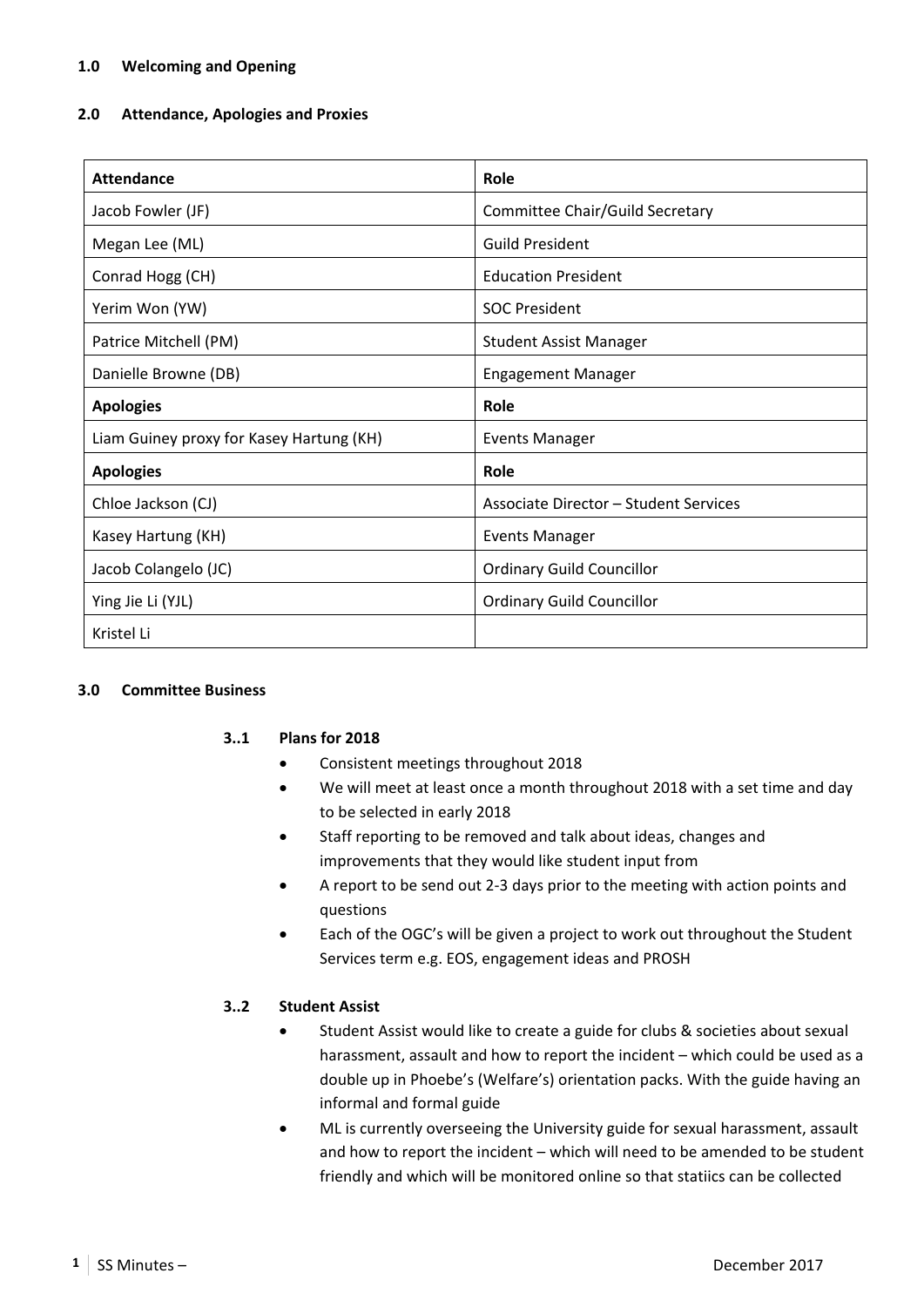- Bringing everyone (FAC SOC's and Clubs) to Student Leadership Training where they taught about the services and how to spread the word about sexual harassment, assault and how to report the incident. Student Assist will attend the Student Leadership Training
- *Action Point LG to find out what venue is being used for SLT and whether they can find a venue bigger enough to set everyone for the sexual harassment, assault and how to report the incident section by SARC.*
- Student Assist would also like to look at informing students about the correct language for gender, sexuality and mental health. They would like Guild Departmental involvement in making this happen.
- They would also like students and staff to be trained on the correct language which can be through HR and informative videos online through social media, e‐newsletters and websites.
- Student Assist are working closely with the Welfare department in 2018. They are also focusing on networking with UWA and other colleges.
- Student Assist were looking at running a Grill the Guild but feedback was this format doesn't work and isn't engaging but rather share the information in the fresher packs/ handbooks to have Guild and RSD information.
- *Action Point ML to look into a mental health nurse for all colleges.*

## **3..3 Volunteering**

- Would like to have a forum to get more ideas and initiatives for volunteering
- Would like more involvement with the colleges
- Would like more people engaged with volunteering
- Marketing to clubs for 2018
- Would like to explore the option of having a Volunteering expo/ fair which is a 'What can I do at UWA' vibe and it a low barrier way to meet friends. Would have a similar format to Club Carnival expect each of the volunteering opportunities would have a display so students can learn about the organizations. The start of Semester 2 was a good time to run the fair/ expo
- Encourage ISS to embrace volunteering and market this is a way to meet friends
- Use the FB group and remove the FB page
- *Action point DB to remove the Volunteering FB page*
- Developing the tone and voice of the Guild for digital and face to face
- Breaking up parts of Guild Weekly to hit all key demographics of students including first year, second years, post grads etc.
- Student rep profiles on social media to personalize the Guild (suggestion from VG)
- There is currently an Engagement Survey running

### **3..4 Events**

- ODAY stall registrations for Guild Departments are down *Action Point – ML to follow up*
- Requiring some corporate sponsorship ideas
- *Action point Each member of the committee to send ideas to LG. JC to send a contact for Canva*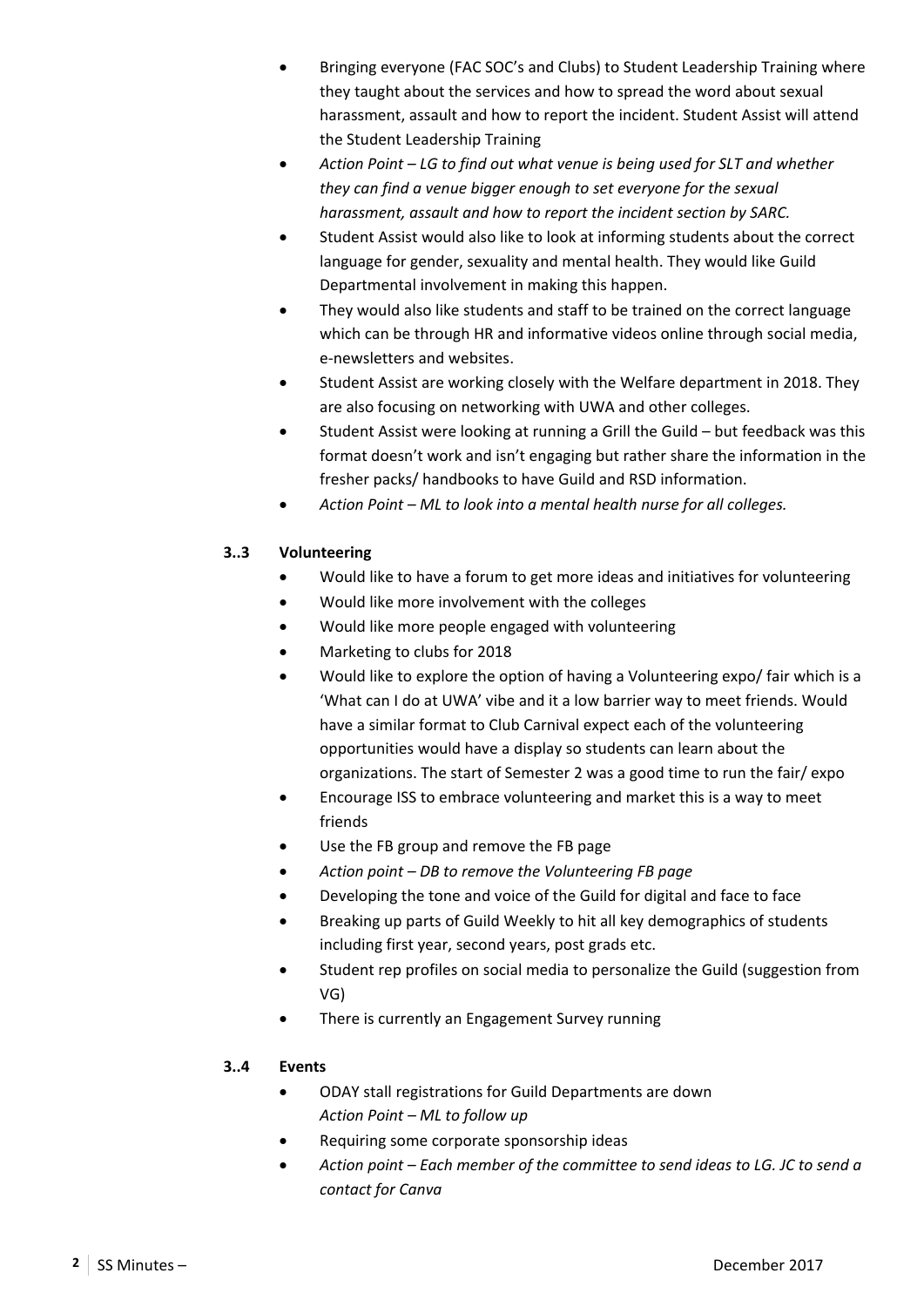- Hire form is being moved to online which can be tracked and secure a lot easier for the GSC and events. The Terms and Conditions will be changing to state you will be charged if you do not return the hire equipment
- *Action Item LG and DB to sort out Terms and Conditions*
- Events are unsure where they can store the BBQ with the Refectory project happening. The idea for the CZZ or area near Cameron Hall to be caged off
- *Action Item LG to follow up with OHS whether this is possible*
- Student Leadership Training surveys to be moved online to be a lot easier to consolidate at the end
- *Action Point LG to look into Snapchat QR Codes*
- *Action Point DB to look into QR codes for all advertising and marketing*
- The Guild to create it's own Relay for Life team and begin fundraising earlier in the year. Which can also be culture building. Fundraising can be through Special Guild Villages, Fitbit competitions, events, Toasted sandwich breakfasts.
- *Action Point LG to be captain of the Relay for Life fundraising*

### **3..5 Engagement**

- Would like feedback about all the communications and engagement strategies throughout 2018
- Looking to create an implementation plan for 2018 about how we can best engage with the students
- Have created marketing segmentation about what we think will work best and won't
- Creating a 'How to Guide to Social Media' for clubs and this can be present in a workshop. Also, expand on how marketing as changed and what they can do
- *Action Point DB to work with YW on this*

### 4.0 **Other Business**

- 5.0 Orienation and Unistart
	- Unistart has changed its format completely to be personable and simple compared to before. MG is working with the university about how this can be student friendly and what information should be included. This will be mobile friendly and can be accessed at any time throughout OWEEK
	- Action Point MG to find out whether the map will be interactive like Google maps
	- Unimentors will also be calling the students 2 weeks prior to university starting and 2 weeks into Semester 1. MG and DB will be working with the university on the script.
	- Action Point Any ideas to be sent to DB
	- OWEEK ran through the changes to the format and the schedule
	- Commencement Ceremony is changing and MG is working with the university on how this should look e.g. removal of families and food trucks. The students should be treated like adults and not children. At this stage the funding is to be sourced but logistically they will be working with the Guild.
	- Tuesday's Activities to be the GUILD DAY where we liven up Oak Lawn with food trucks, DJ's and various activities happening from each of the departments which are relevant to students. We will run a number of 'Life Hacks' activities throughout this time.
	- Action Point LG to look into ideas with DB for Life Hacks this can be supported through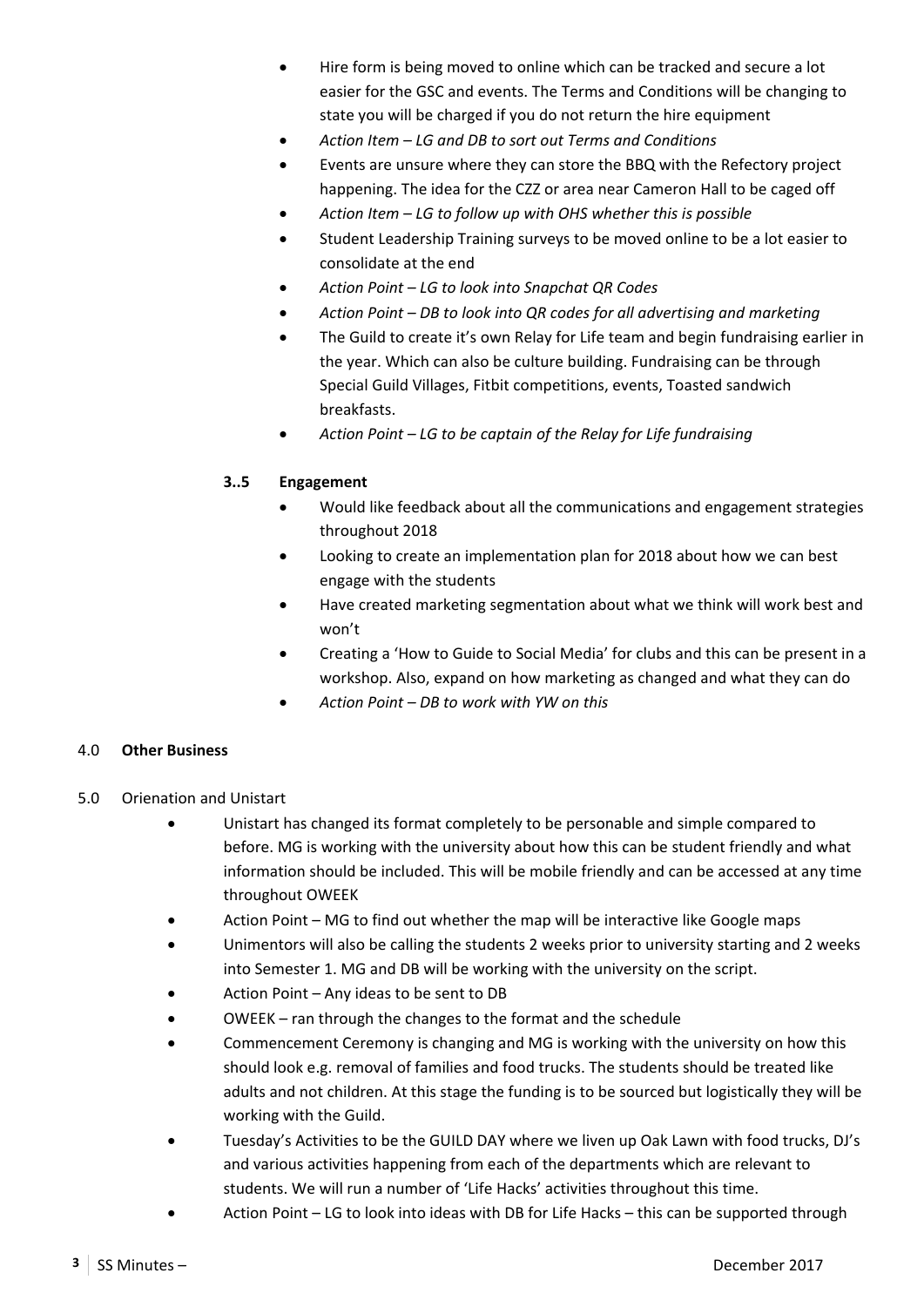our communication channels.

- We will need to focus on ferrying the students from the Arts and Theatre areas to Oak Lawn for these activities. Whether this be through food or incentives
- We will also be running a movie night the vote is to show the 'Emperor's new Groove'
- *Action Point LG to look into the licensing of this movie*
- Wednesday we will have an event in the Tavern for PSA
- *Action Point LG and DB to work with PSA on how this will look*
- Thursday afternoon we liven up Oak Lawn with food trucks and DJs's etc. We will run a number of 'Life Hacks' activities throughout this time.
- ODAY we will try and filter people through to the Tavern after ODAY
- No sporting activities to happen during OWEEK and ODAY

#### **6.0 Next Meeting**

TBA – January 2018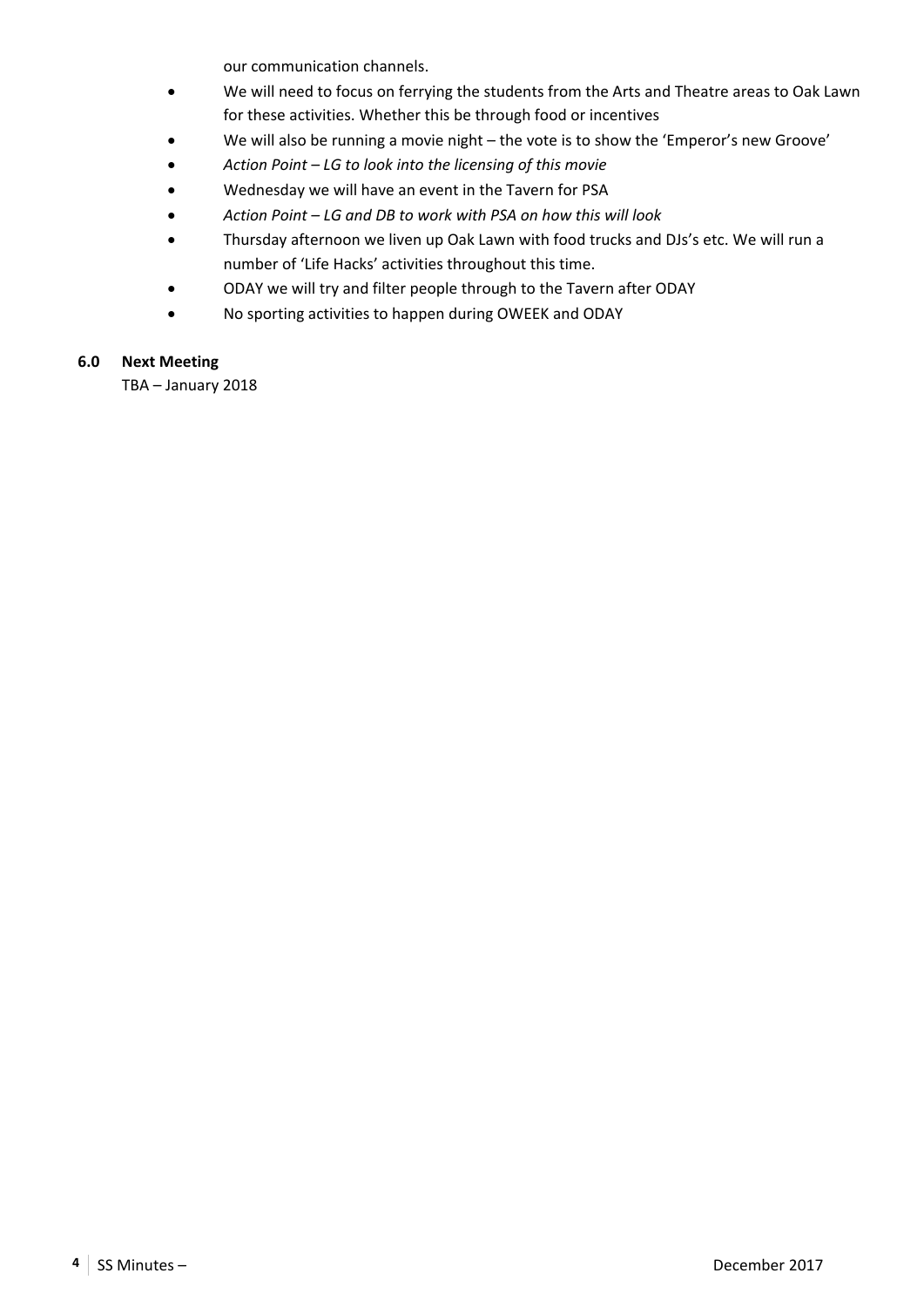### **2.0 Attendance, Apologies and Proxies**

| <b>Attendance</b>                 | Role                                  |
|-----------------------------------|---------------------------------------|
| Jacob Fowler (JF)                 | Committee Chair/Guild Secretary       |
| Megan Lee (ML)                    | <b>Guild President</b>                |
| Yerim Won (YW)                    | <b>SOC President</b>                  |
| Patrice Mitchell (PM)             | <b>Student Assist Manager</b>         |
| Danielle Browne (DB)              | <b>Engagement Manager</b>             |
| Chloe Jackson (CJ)                | Associate Director – Student Services |
| Kasey Hartung (KH)                | <b>Events Manager</b>                 |
| Jacob Colangelo (JC)              | <b>Ordinary Guild Councillor</b>      |
|                                   |                                       |
| <b>Proxy</b>                      | Role                                  |
| Patrica Paguio for Conrad Hogg    | Ed Council president                  |
| Candice Marsden for Lana Robinson | Volunteering                          |
| <b>Apologies</b>                  | Role                                  |
| Ying Jie Li (YJL)                 | <b>Ordinary Guild Councillor</b>      |
| Kristel Li                        |                                       |

### **3.0 Committee Business**

- **1. Plan for 2018:**
- **2. Student Assist** 
	- New Student Assist Coordinator settling in well
	- Getting ready for financial season
	- Jacob asked if Summer school has impacted Patrice explained show cause and consistent
	- UWA counselling were not taking students who were in summer school (due to "inactive" status, Megan advocated and spoke to DVCE who advised the process would be changed.

### **3. Volunteering**

- Candice advised they have recruited 8 GV ambassadors
- Planning for effective presence during  $O$  week
- Ensure diverse variety of opportunities finding people looking for specifics where they can use own skill set.
- Candice requested feedback related to opportunities:
	- o Jacob read question: what strategies can better involve students with GV: Yerim advised need to improve info on what the Guild does generally to file people into GV. Candice discussed how they feel they work in silo's and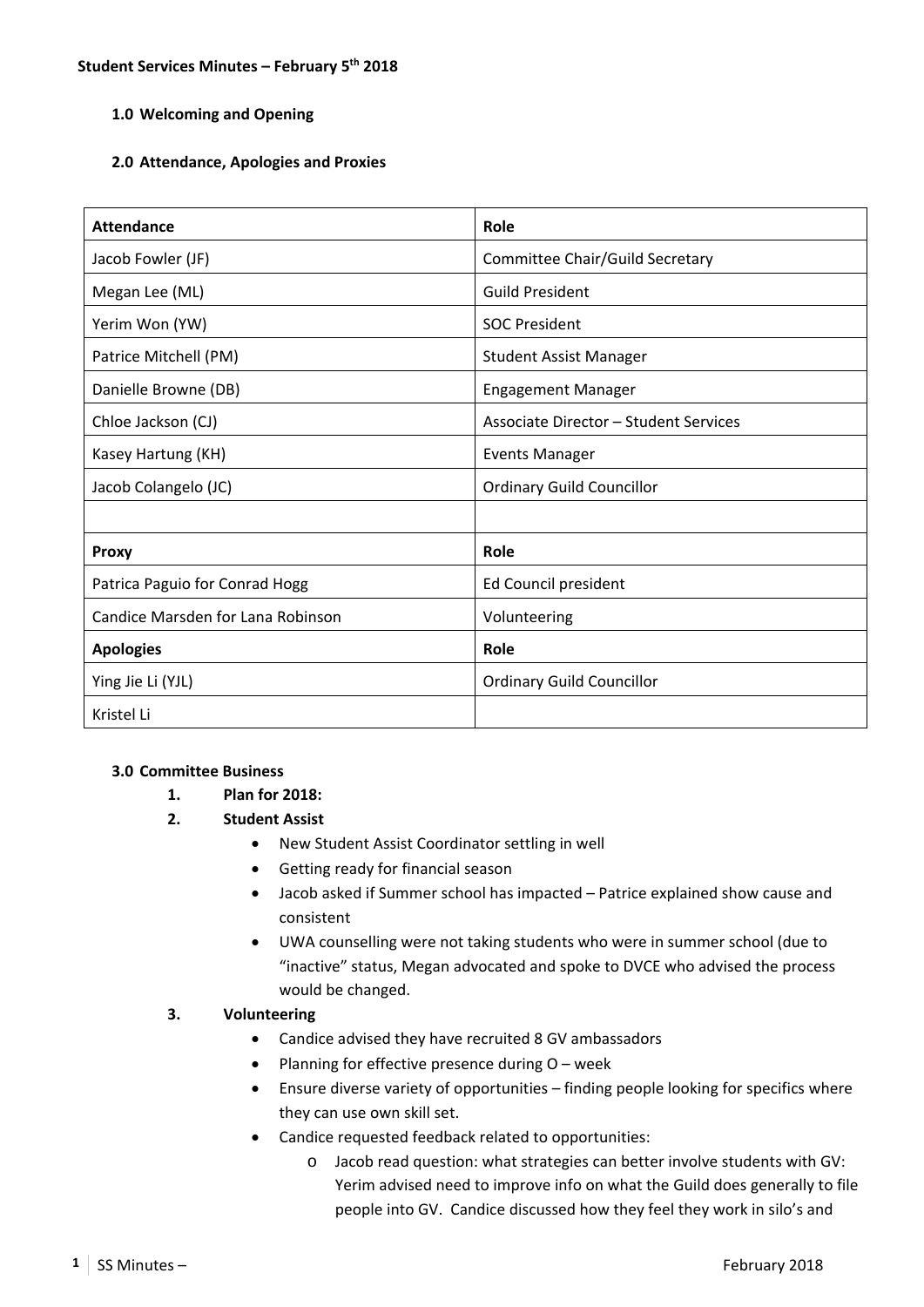need to work in with engagement to improve communications. Danielle explains strategy of communicating why students should volunteer. Danielle advised GV strategy to get out of the office, which Candice said will be happening at O‐day. Jacob C – discussed a strategy to get clubs and societies involved. Yerim invited Candice will speak at the SOC meetings.

#### 4. **Events**

- SLT: Kasey requested feedback on format. Meg suggested to move some external speakers out of the one full day. Have breaks between sessions.
- O-day: Registrations have closed but still taking bookings for activations, including T2.
- Jacob C suggested the Guild sell cold water at the Hydration station
- O‐week is limited to Guild Involvement on Tuesday's Guild Day: Games, food trucks, movie shorts and Movie – The Emperors New Groove.
- Returners Festival Is now called 'The Backyard' featuring TKMaidstone, and other local DJ's.
- 5. Engagement
	- Associate membership launched price increased, 45 members so far
	- \$2000 income for general advertising
	- Meeting with departments for plans 2018
	- Videographer sourced for O‐day discussion around Drone, Kasey advised of a new process for Drones. UWA will be filming and taking photos too.
	- Questions for the group:
		- o Snapchat does this work? Reply: Instagram stories were better. Jacob advised regarding snapchat filters they used to work, now not so cool. Meg said it would work for bigger festivals.
		- o Freshers Guide Megan has collected feedback on what to be in this
		- o Collect stickers and like our social media to win 2 tix to Rottnest, 2 tix to Groove in the Moo, 4 tix to the Zoo, and some other stuff. Jacob advises that Coop vouchers would be good for students or money on the Guild card. Patricia asks if we can work with clubs to get tickets for club events.
			- ACTION: Meg to contact Facsocs about Guild sticker competition returning students.

### **4.0 General Business**

- 1. GC volunteers and assistance during O-week and O-day Kasey advised Joey arranging, Danielle wanted student reps to be involved. Jacob will send people along too.
- 2. Student Rep Projects:
	- OGC's Jacob F asks if anyone wants a councilor to work with them. Kasey and Danielle have said yes.
- 3. GC infographic Danielle wants to communicate what comes out of GC Jacob to send through key points and Danielle to work out infographics and supporting blog.
- 4. Kasey advises that clubs will need to avoid setting up in front of the Ref. The locations and numbers of the food trucks will impact the choice of location. ACTION: Yerim and Kasey to discuss.
- 5. Future Meetings preferred dates to be emailed to Jacob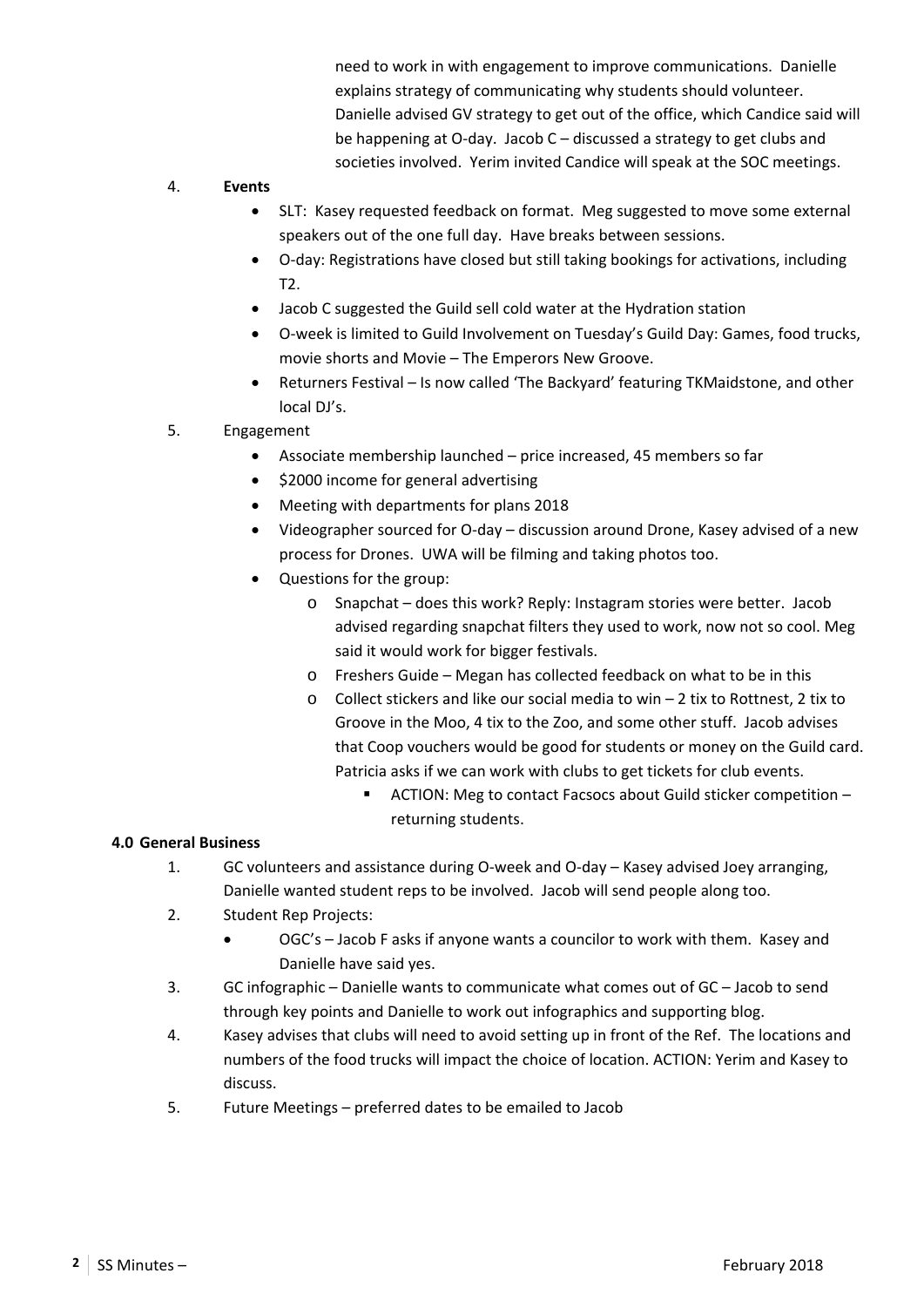

**STUDENT SERVICES COMMITTEE| April 2018** Minutes

**Meeting date: 19th of April 2018**

#### **1.0 Welcoming and Opening**

#### **2.0 Attendance, Apologies and Proxies**

| <b>Attendance</b>                                | Role                             |
|--------------------------------------------------|----------------------------------|
| Megan Lee (ML)                                   | <b>Guild President</b>           |
| Jacob Fowler (JF)                                | <b>Guild Secretary</b>           |
| Patrice Mitchell (PM)                            | <b>Student Assist Manager</b>    |
| Danielle Browne (DB)                             | <b>Engagement Manager</b>        |
| Lana Robinson (LR)                               | <b>Volunteering Manager</b>      |
| Leigh Chalmers (LC)                              | <b>Events Manager</b>            |
| Liam Guiney (LG)                                 | <b>Events Officer</b>            |
| Xin Yu Ye - Elaine                               | <b>Ordinary Committee Member</b> |
| Zxeng-Lindt See - Zlindt                         | <b>Ordinary Committee Member</b> |
| <b>Apologies</b>                                 | Role                             |
| Jacob Colangelo (JC)                             | <b>Ordinary Guild Councillor</b> |
| Chloe Jackson (CJ)                               | Director of Student Services     |
| <b>Proxies</b>                                   |                                  |
| Cindy Liang (Permanent proxy for Yerim Won)      | <b>SOC Vice President</b>        |
| Patrica Paguio (Permanent proxy for Conrad Hogg) | <b>Ed Council Secretary</b>      |
| Crista Santiago (Proxy for Joseph Chan)          | <b>PAC Vice President</b>        |

#### **3.0 Previous Minutes**

- **Passed**
- **4.0 Committee Business**

### **4..1 Introduction**

 Quick over view of everyone and their roles in the Guild and how they are relevant to the Student Services Committee

### **4..2 Guild Engagement**

- Report approved
- Danielle explained the coffee roll out will commence once the little tweaks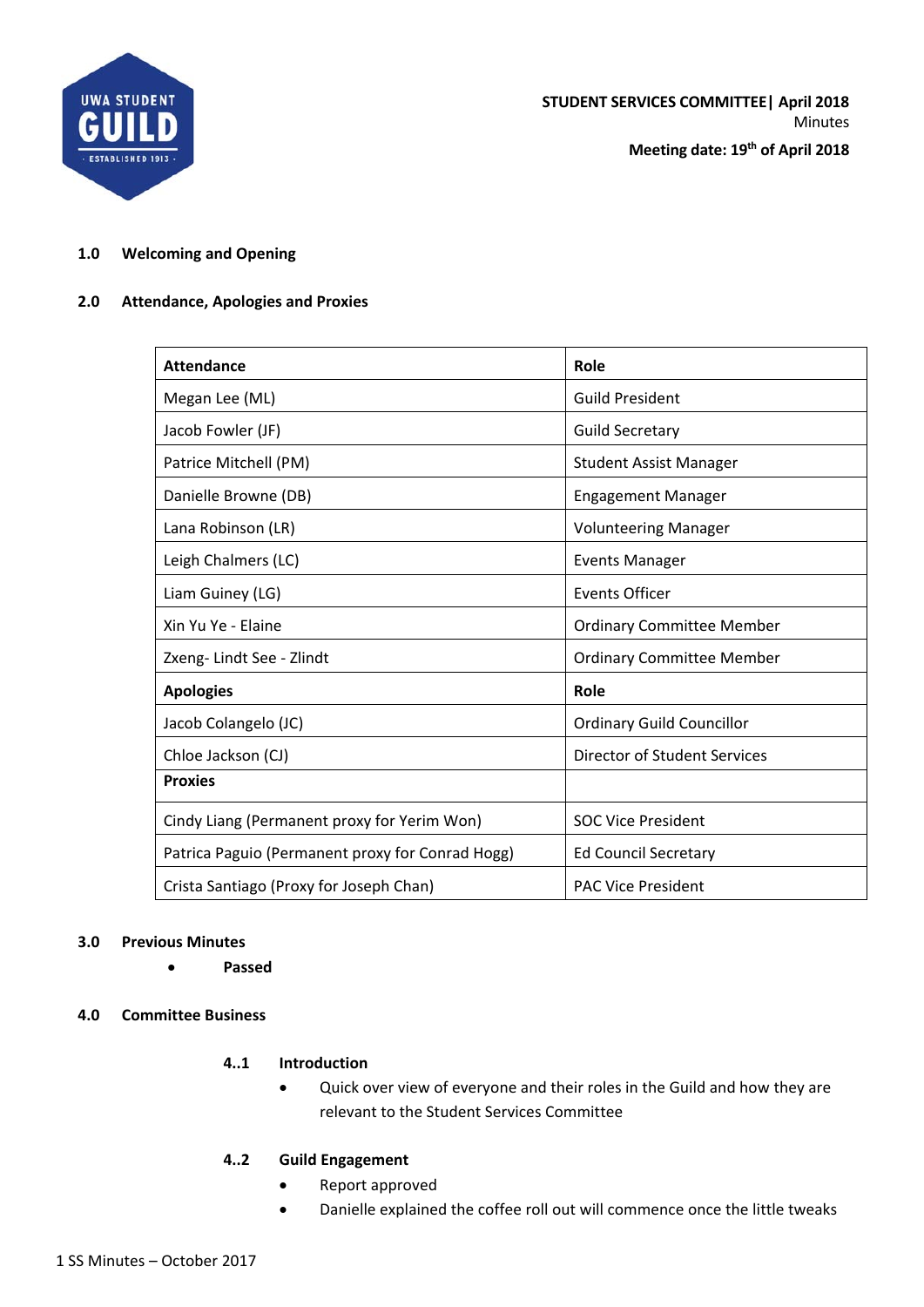have been worked out at the cafes. But the plan is to communicate to all students about the coffee, also using resources from Vittoria such as tasting notes, barista training and coffee carts for tastings on Oak Lawn.

- Megan explains we have also changed the artwork on the coffee cups which was shown to the committee – which everyone loved
- Jacob asked Danielle about the club social media which was a success with 13 participates but Danielle explained we have defined the process and run another training session with the Guild departments which was a massive success so we will be tweaking the format for semester 2.

#### **4..3 Events**

- ODAY feedback is coming through and will be compiled
- We are currently looking at 6,880 signs ups for clubs on the day
- Cindy explained there is a delay in finalizing the ODAY grants as a number of clubs haven't completed their treasury training
- Megan would like someone else to look at running the training to help the clubs

### **4..4 Volunteering**

- Jacob asked if Guild Council can help with sending through feedback which Lana said was fine.
- Albany Prosh happened yesterday but we haven't received any feedback as to how this went yet.
- Lana let us know there will be a slight delay in getting the online donations with a potiental of \$2,500 sitting in the account, which would take the total amount raised to around \$50,000. Megan has asked Dawn for a \$10,000 donation which she will follow up on
- They have recognized that getting square readers in a priority for 2019 as the delay in ordering them resulted in constraints from finance in security etc. Megan says we should just order the square readers now
- Lana stated although student engagement and participation was well received, the hustle on the street wasn't the same which could be put down to the lack of confidence students had in handing out the papers.
- We recognized there was no real hype in the morning and leading up to the event, which is something that needs to be addressed for next year.
- We discussed possibly having students in Forrest Chase at lunch time to catch the lunch time traffic for donations also.
- We talked about how we approached a few businesses about sponsoring Prosh, we acknowledged the reputation of Prosh isn't that well perceived in the public and hopefully if we work with businesses earlier on we can change this.
- Discussed putting the Prosh paper online for 2019 where people could pay to download or read the paper online.
- Everyone agreed to reduce the number of papers that we order.

### **4..5 Student Assist**

 Patrice let us know that 80% of their case load at the moment is anxiety related, which they can't put their finger on the root cause as each case is different. She also said that Vanesse has a full case load and Student Assist currently as a 10 day wait to see her. She will also be conducting a survey on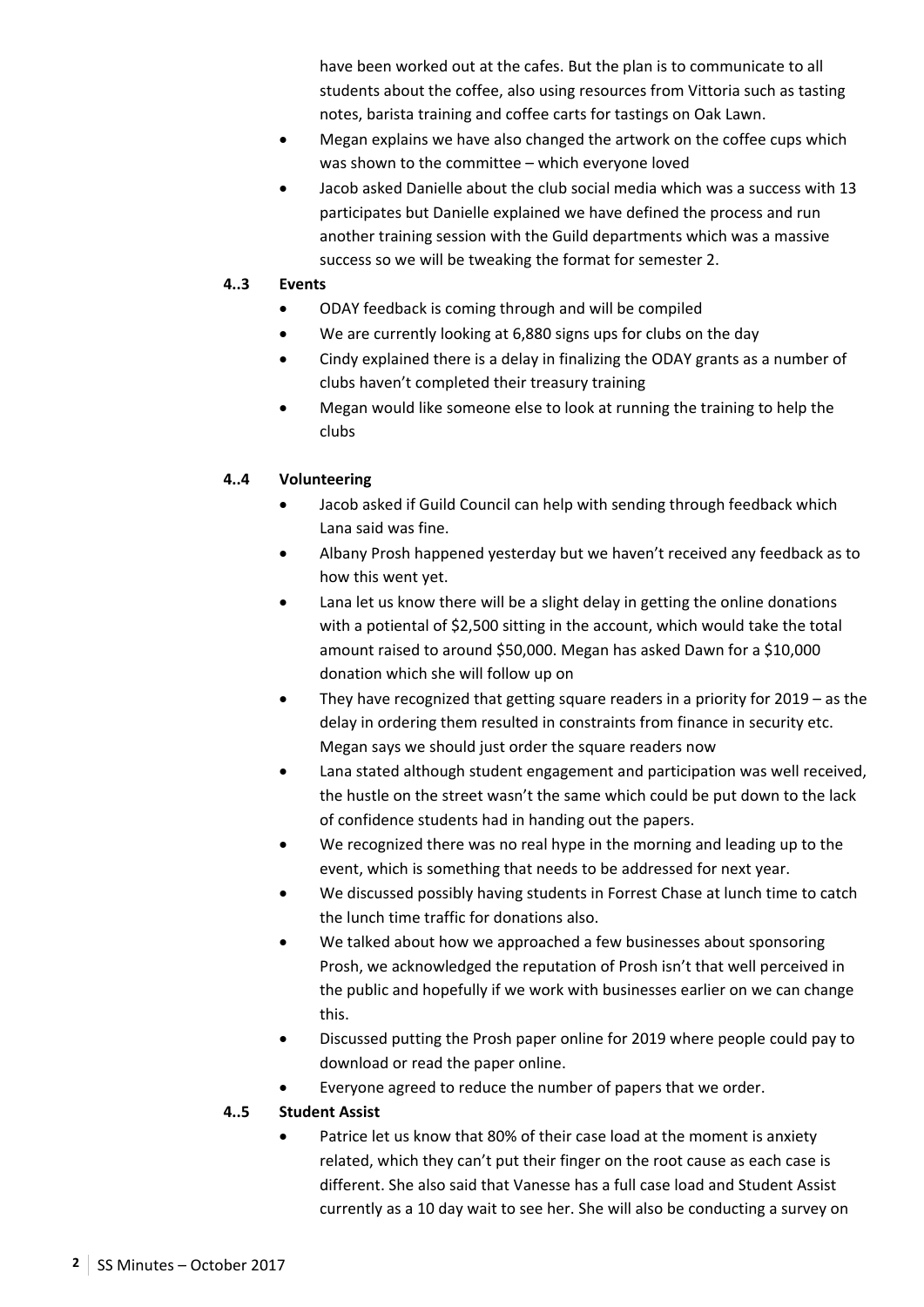Vanesse from her students. has asked Dawn for a \$10,000 donation which she will follow up on

 73 students used the food pantry in March which has Patrice worried about the stustainablity of the pantry. We discussed options on how Fac Socs and clubs can get involved, along with exploring external opportunities. The option of paying for parking fines through perishable foods was highly successful for Curtin, something for Megan to look into.

### **4..6 Orientation Updates**

- Jacob Fowler and Chloe Jackson are working on a orientation plan on how we think the orientation should run for 2019, they will complete this with facts and suggestions and submit this to the university. The plan will run from December until March.
- $\bullet$

### 5.0 **Other Business**

- OGM and SGM feedback was discussed with everyone agreeing the room booking needed to be for 2 hours, and to feed people after the OGM to ensure we make quorum.
- Everyone was allocated something to work on for each of the services:
	- SAFF Video (Engagement) Danielle, Megan, Patricia and Eileen
	- Food Pantry (Student Assist) Patrice, Cindy and Crista
	- Volunteering Lana and Jacob
	- Events Jacob

#### 6.0 Actions

- Megan and Jacob to look at how the Guild council can implement the club treasury training in the absence of Taylor at the moment
- Jacob to send around the Prosh debrief document to Guild council
- Megan to contact Dawn about the Prosh donation from UWA.
- Patrice and Danielle to work on survey for Vanesse's students
- Megan to discuss with Campus Management about paying for parking fines with perishable donations for the Food Pantry
- Liam to lengthen the booking time for the next OGM later in the year.
- Each of the working groups to meet and establish a timeline for their projects.

### **7.0 Next Meeting**

10<sup>th</sup> of November 2017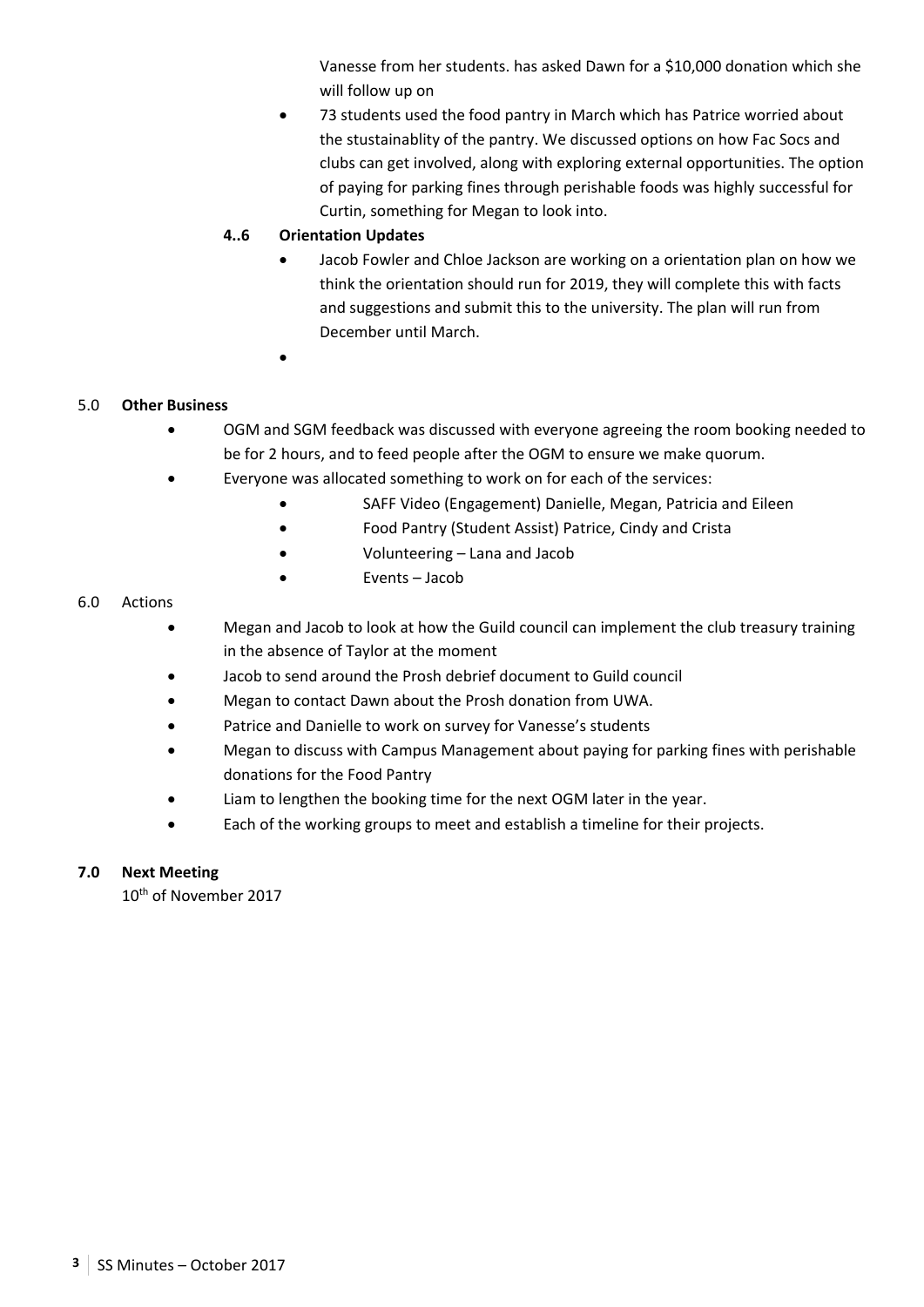

## **2.0 Attendance, Apologies and Proxies**

| <b>Attendance</b>                           | <b>Role</b>                         |
|---------------------------------------------|-------------------------------------|
| Megan Lee (ML)                              | <b>Guild President</b>              |
| Jacob Fowler (JF)                           | <b>Guild Secretary</b>              |
| Jacob Colangelo (JC)                        | <b>Ordinary Guild Councillor</b>    |
| Patrice Mitchell (PM)                       | <b>Student Assist Manager</b>       |
| Danielle Browne (DB)                        | <b>Engagement Manager</b>           |
| Lana Robinson (LR)                          | <b>Volunteering Manager</b>         |
| Leigh Chalmers (LC)                         | Events Manager                      |
|                                             |                                     |
| <b>Apologies</b>                            | <b>Role</b>                         |
| Chloe Jackson (CJ)                          | <b>Director of Student Services</b> |
| Cindy Liang (Permanent proxy for Yerim Won) | <b>SOC Vice President</b>           |
| Crista Santiago (Proxy for Joseph Chan)     | <b>PAC Vice President</b>           |
| Xin Yu Ye - Elaine                          | <b>Ordinary Committee Member</b>    |
| Zxeng- Lindt See - Zlindt                   | <b>Ordinary Committee Member</b>    |
| <b>Proxies</b>                              |                                     |

### **3.0 Previous Minutes**

**Passed** 

## **4.0 Committee Business**

# **4..1 Introduction**

• Quick over view of everyone and their roles in the Guild and how they are relevant to the Student Services Committee

## **4..2 Guild Engagement**

- Report approved
- DB explained that there has been a decline in the opening rate of the Guild Weekly over the last couple of weeks and she wondered if the students have any input on why they think this is happening? PP asked what time do we send it out? DB we send it out on Sunday night so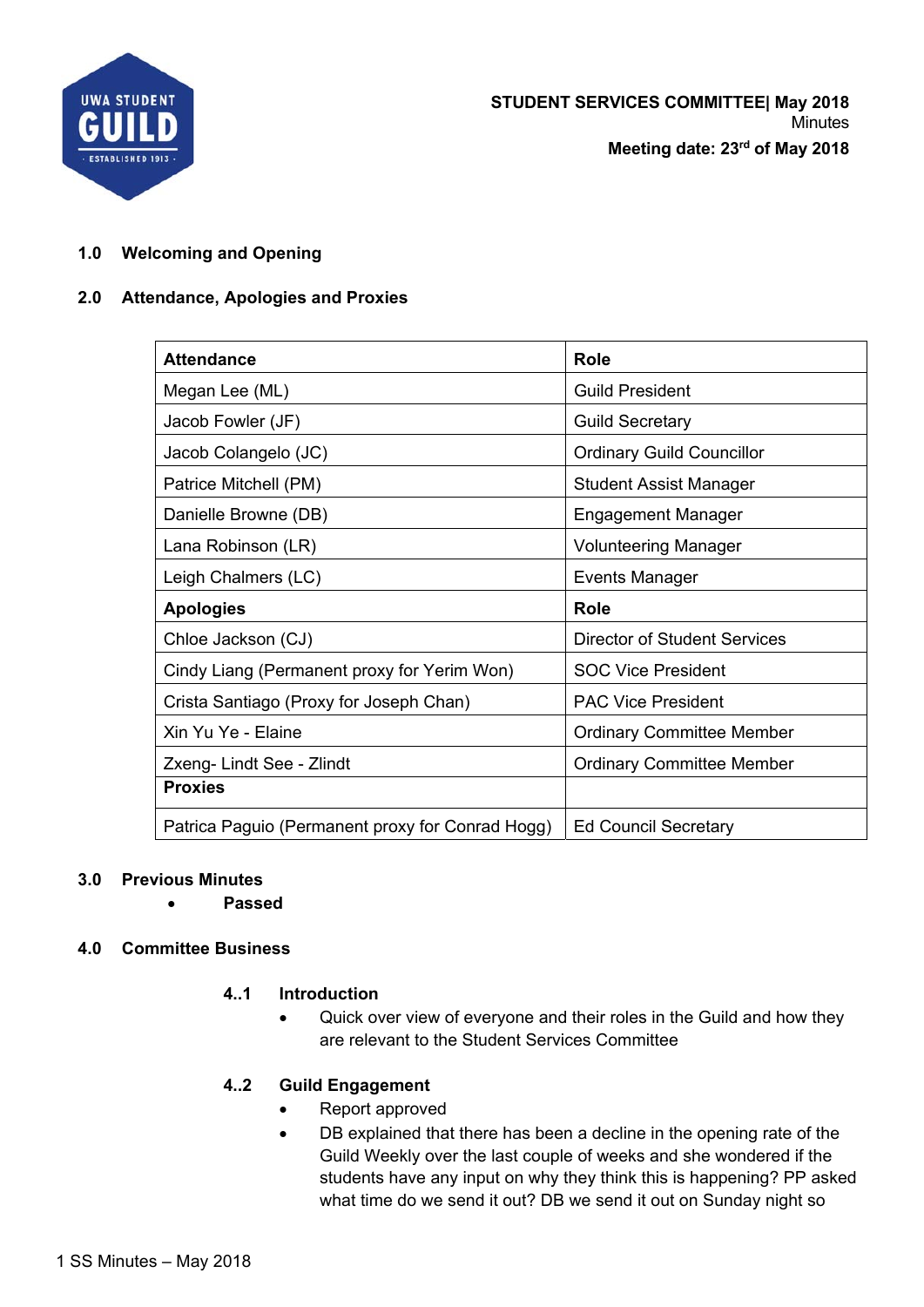students are prepared for the week with the list of events. ML suggested we change it to Monday morning at 8/9am for two weeks and judge whether we have an increase in the opening rate, she also suggested we change the title up so it is a bit more click bait like. PP said she loved when Maddie Mull did food reviews in the Guild Weekly as she always read it then, DB said this is something we can definitely do for semester 2. ML put her hand up to do this as she is very happy to do the food reviews.

- DB also let the students know although it is only May the 2019 diary is already beginning to be planned out with suppliers needing to be booked in, we still have 4,200 diaries left out the back of the GSC but asked the question are diaries still relevant to students? ML said yes but we could possible reduce the number for next year, we need to look into what other value the diary can provide students through vouchers, planning tips and making the space bigger. ML if we could get them earlier in Dec so they are ready for students returning in Jan. DB well we have a lot of content at the front we can reduce down, which would help. ML could we look at turning this into GQ codes and have them throughout the diary which could take the students to further content. JF can we please remove the flap and change them to ribbon. Committee agreed on this. DB we also sold out of wall planners this year, so is there more of demand for this? JF yes, students like to plan out their semester and this years was very visual and if we could provide a digital copy that would be awesome. JF could we look at providing faculty specific wall planners, so each student feels like they are personalized. Committee agrees. ML this can be supported with memberships stands with diaries, wall planners and stickers at each of the faculties at the start of the year.
- PP asks how the website is going, DB we have finalized our briefing document and have met with one developer and sent the brief to another developer also.

### **4..3 Events**

- Report has a few questions ML why is SARC no longer funded and why are we paying for this? DB because SARC was paid for by HPU and they felt they didn't receive enough marketing/ sponsorship support for paying for this. ML that's ridiculous! It's about teaching students. JF didn't we also support them last year with PROSH? LC said he will look into this and work out whether it is a possibility to get this funded again
- LC is happy to report that the Guild Ball date is staying the same
- LC EOS is mini golf on Oak Lawn and arcade games in the Tavern, this is Tuesday the 29<sup>th</sup> of May from 12pm till 3pm
- LC has recognized that the word returners is to be avoided on any artwork for the back to semester party they are planning in the Tavern which is likely to be a crap music rave
- LC said they would be running monthly movie nights in the Tavern throughout semester 2 and every second Tuesday will be karaoke night in the Tavern. PP how much is this costing? LC this is free for students.
- LC we are looking at running a comedy show at the end of August based on the success of the last one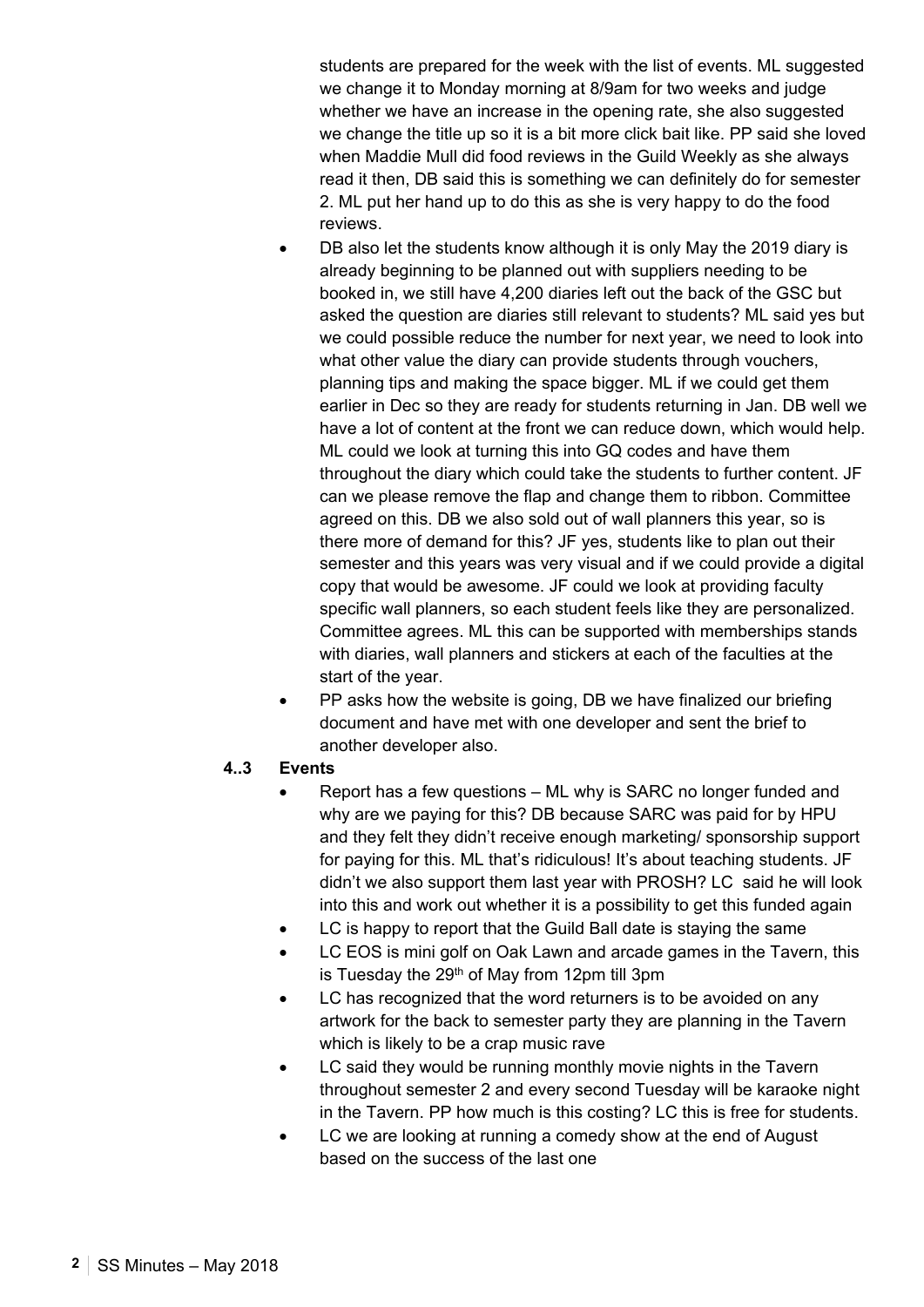# **4..4 Volunteering**

- LR stated it was National Volunteering week with a number of activities happening throughout the week for students.
- $\bullet$  LR said the PROSH cheque ceremony is on Tuesday the 29<sup>th</sup> of May from 4.30pm in the Tavern. JC to send out invite to Guild Council
- LR said she was looking into mid semester opportunities for students to get involved in but asked the question do, a lot of students go away at this time of the year? JC yes, they do, I am. LR so do I capalise on the time with international students? ML a lot of the tend to go back at this time of the year and they have an extended break rather than quick trips home so maybe 1 or 2 but nothing major.
- DB your volunteering fair was amazing! LR thank you, she felt it missed some interaction with students because of Welfare week. LR what other themed weeks coincide with National Student Volunteering Week? LC he will chat to the other department who has their week booked then and will see if we can move it. LR she unfortunately hers are national so she can't be flexible. LC will definitely look into moving the weeks.

# **4..5 Student Assist**

- PM SA are smashing it! With May being typically one of their busiest months and welfare week this week. Oak Lawn was hectic yesterday!
- PM we are working with ISS, women's and the engagement department on a marketing/ comms plan for International Student Health
- PM we are also creating SA coasters with SA and Ask Angela advice for the Tavern, working with engagement on this

## **4..6 Key Projects Update**

- Events JC and LC are working on silent disco in the Refectory to highlight to clubs how the space can be used. They are looking at a white party on the  $7<sup>th</sup>$  of September which would be marketed to clubs as a way of saying thank you for their hard work, would be shared earlier rather than later with the clubs.
- Food Pantry JF asked whether cash donations can be tax deductible? ML unfortunately not because of the ties we have with the university but she is meeting with the minister of education next week and this issue is on her agenda to bring up with her as we are taxed differently to any other not for profit. ML also said that there hasn't been a big enough push for the Fac Soc food drive compared to last year and she has spoken to Conrad (Education president) about this. PP said would about a college row food drive? ML unfortunately the demographic that use the food pantry tend to be from college row so this doesn't work. ML said she would explore the option of paying for parking fines in goods for the Food Pantry for a week. PM can we also get a thank you certificate for Barrett's Bread
- Guild Volunteering LR VACE chair has sent out the meeting request for the 30<sup>th</sup> of May. ML can we please use Outlook as she doesn't receive them. JF said focus on the international student intake in semester 2
- SSAF Video DB video on track to be completed by sem 2, script is being finalized and Honny has begun to pull footage together.

### 5.0 **Other Business**

Guild Ball theme – JF to spear head to committee but ML will send him her notes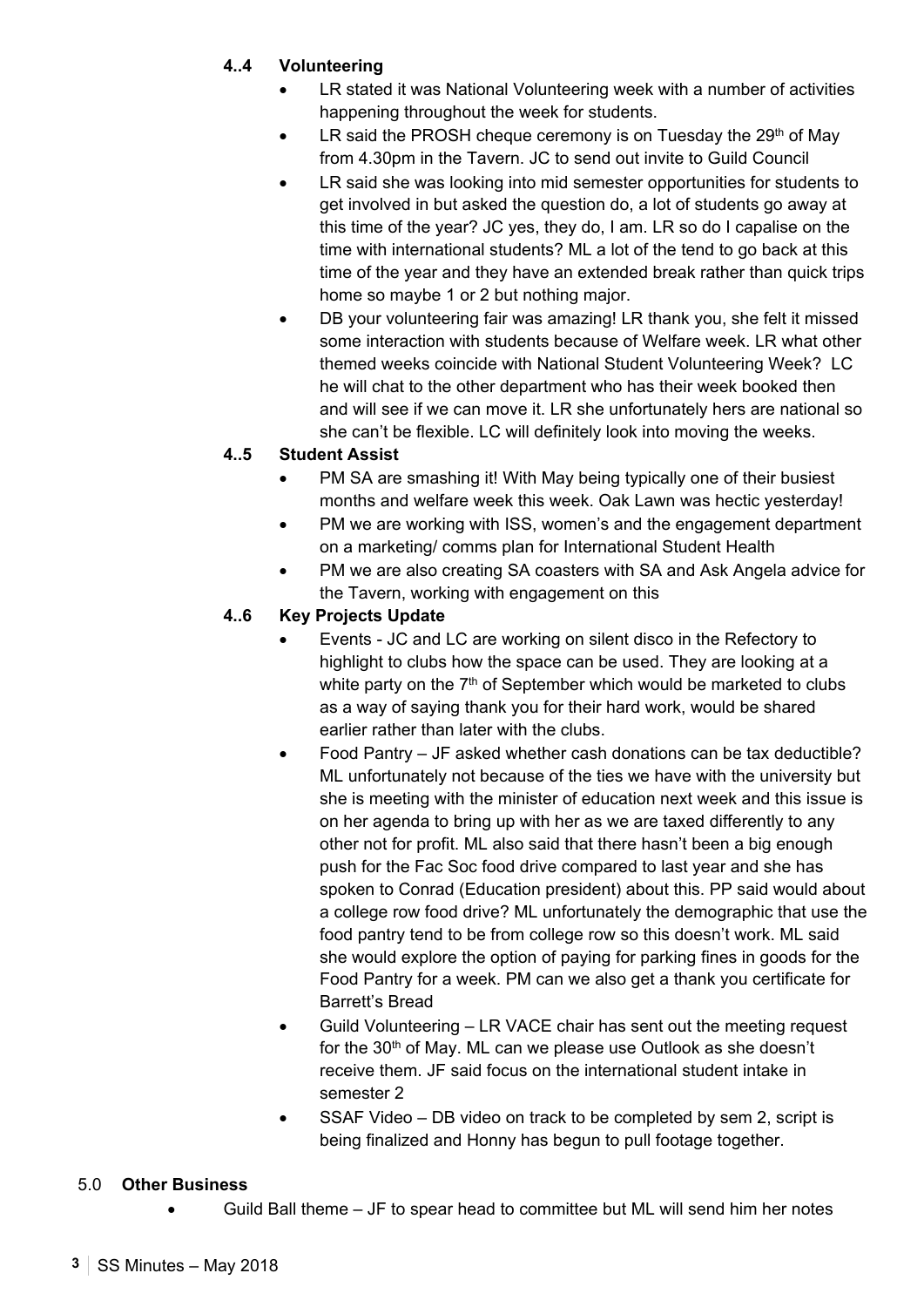from when she was committee head of the ball in 2016 and that having a committee will make things easier.

Discussion was moved into an in-camera discussion whilst the theme was discussed.

Close 12pm

### 6.0 Actions

- LC to look into the SARC funding
- DB to switch up the Guild Weekly
- DB to start planning options for the 2019 diary
- ML to discuss with Campus Management about paying for parking fines with perishable donations for the Food Pantry
- DB create thank you certificate for Barrett's Bread
- ML to send JF ball notes

# **7.0 Next Meeting**

20<sup>th</sup> of June 2018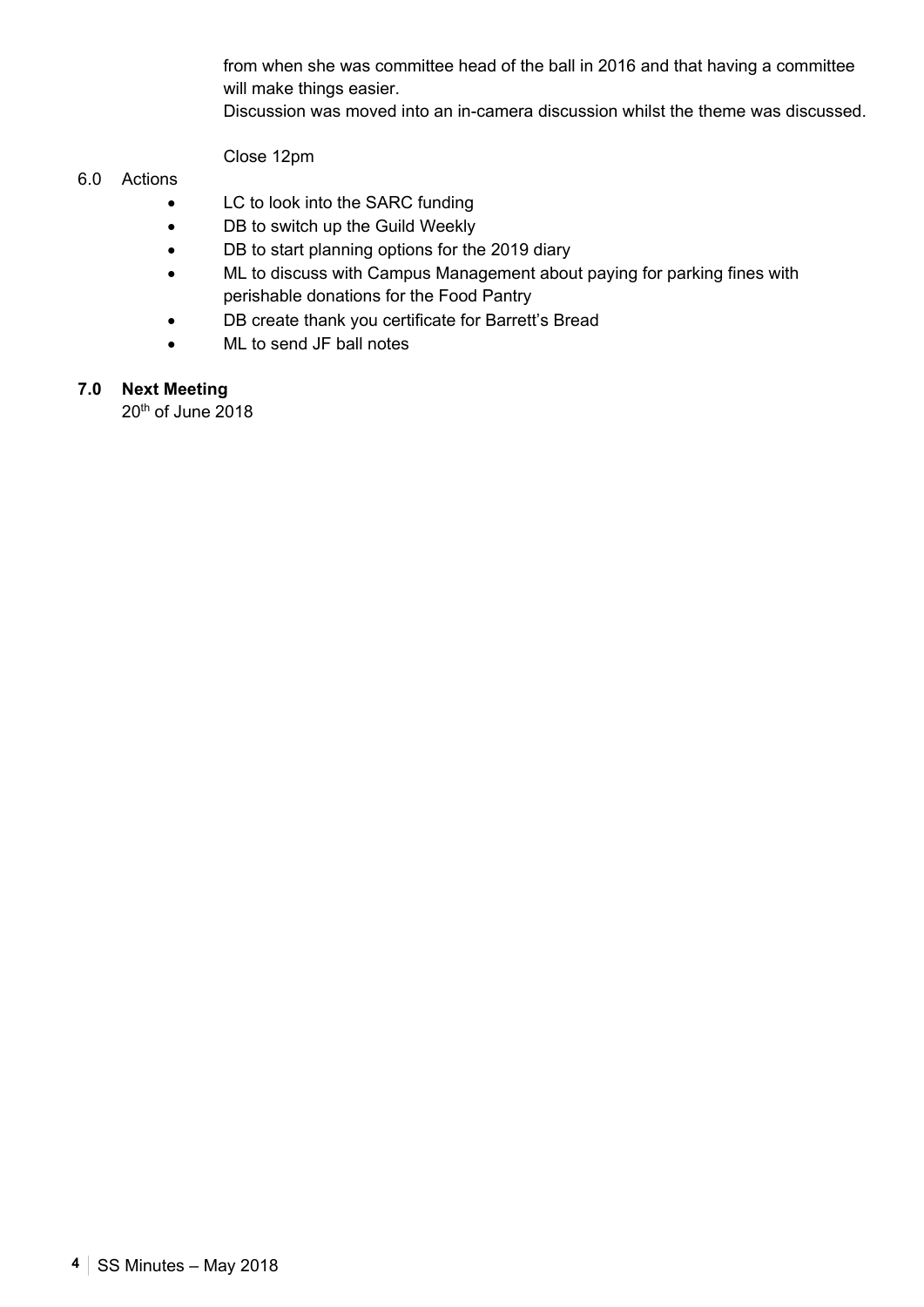# **Student Services Minutes – June 18th 2018**

### **1.0 Welcoming and Opening**

### **2.0 Attendance, Apologies and Proxies**

| <b>Attendance</b>              | Role                                            |
|--------------------------------|-------------------------------------------------|
| Jacob Fowler (JF)              | Committee Chair/Guild Secretary                 |
| Megan Lee (ML)                 | Guild President                                 |
| Chloe Jackson (CJ)             | <b>Associate Director – Student Services</b>    |
| Leigh Chalmers (LC)            | <b>Events Manager</b>                           |
| Jacob Colangelo (JC)           | Ordinary Guild Councillor                       |
| Lana Robinson (LR)             | Volunteering                                    |
| Cindy Liang                    | SOPC Vice President (Permanent Proxy for Yerim) |
| Danielle Browne (DB)           | <b>Engagement Manager</b>                       |
| Crista Santiago for Joey Chan  | PAC President (Standing Invitee)                |
| Zlindt See                     | <b>Ordinary Committee Member</b>                |
| <b>Proxy</b>                   | Role                                            |
| <b>Apologies</b>               | Role                                            |
| Ying Jie Li (YJL)              | Ordinary Guild Councillor                       |
| Patrica Paguio for Conrad Hogg | Ed Council president                            |
| Patrice Mitchell (PM)          | <b>Student Assist Manager</b>                   |

### **3.0 Business arising from Previous minutes:**

- **None**
- **4.0 Confirmation of Previous minutes:** 
	- **Confirmed**

### **5.0 Committee Business**

- **1. Engagement**
	- Relatively cruisey month now into planning
	- Getting to know student reps plan for Sem 2meeting requested
	- SSAF video underway need a narrator

### **2. Events**

- Chilled out week
- Crap music rave locked in start promoting this week
- Movies at Tav  $14<sup>th</sup>$  August. Will be a PIXAR movie
	- Toy story 1
	- Finding Nemo
	- Inside out
	- Up
	- Monsters Inc
- Karaoke locked in Drag Queen,  $2<sup>nd</sup>$  Tuesday of August.
- Ideas:
	- Pinot and Puppies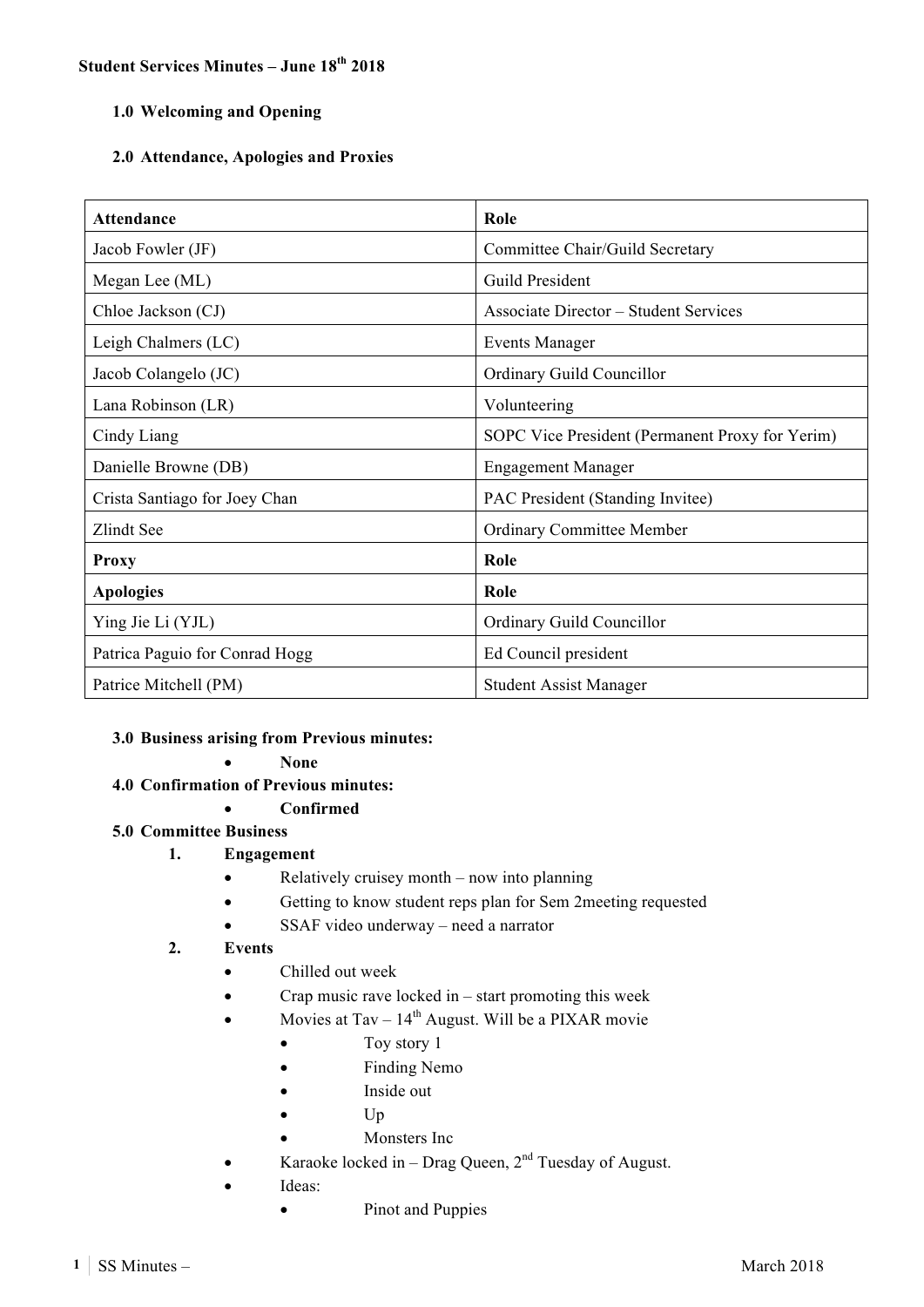- Colourbaloosa paint party
- Beer and Nugs beer and wine festival like Beauvine.
	- o Feels like it has wider audience than backyard
	- o First or second week of semester
	- o Make use of clubs and Guild catering
- Please cam the SS team share all events
- SARC training sessions now the Guild have to pay for, final session in July. Potentially looking at SHQ

### **3. Volunteering**

- 7 days trips and a regional trip offered over the break many booked out already
	- Tree planting x2
	- Angel hands
	- Dismantle: building bikes
	- Darling wildlife range
	- Aged care home: Baptistcare
	- Regional trip: environment and conservation
- Part of challenge is predicting students and what they are interested in.
- Looking at how we record student volunteering hours
- Planning for semester
- Applications for steering committee now open

### **4. Student Assist**

### **6.0 General Business**

- **1. SSAF Video:**
	- Underway as per the above
- **2. Orientation Action Plan**
	- Clubs survey going to sent this month

### **7.0 AOB:**

## **1. Guild Ball**

- Add to the next agenda crafternooning over the break
- Meg requested Leigh to dig out 2016 décor plan
- Lana suggested micro volunteering might be able to help with crafting and Danielle suggested the student centre staff might be able to help.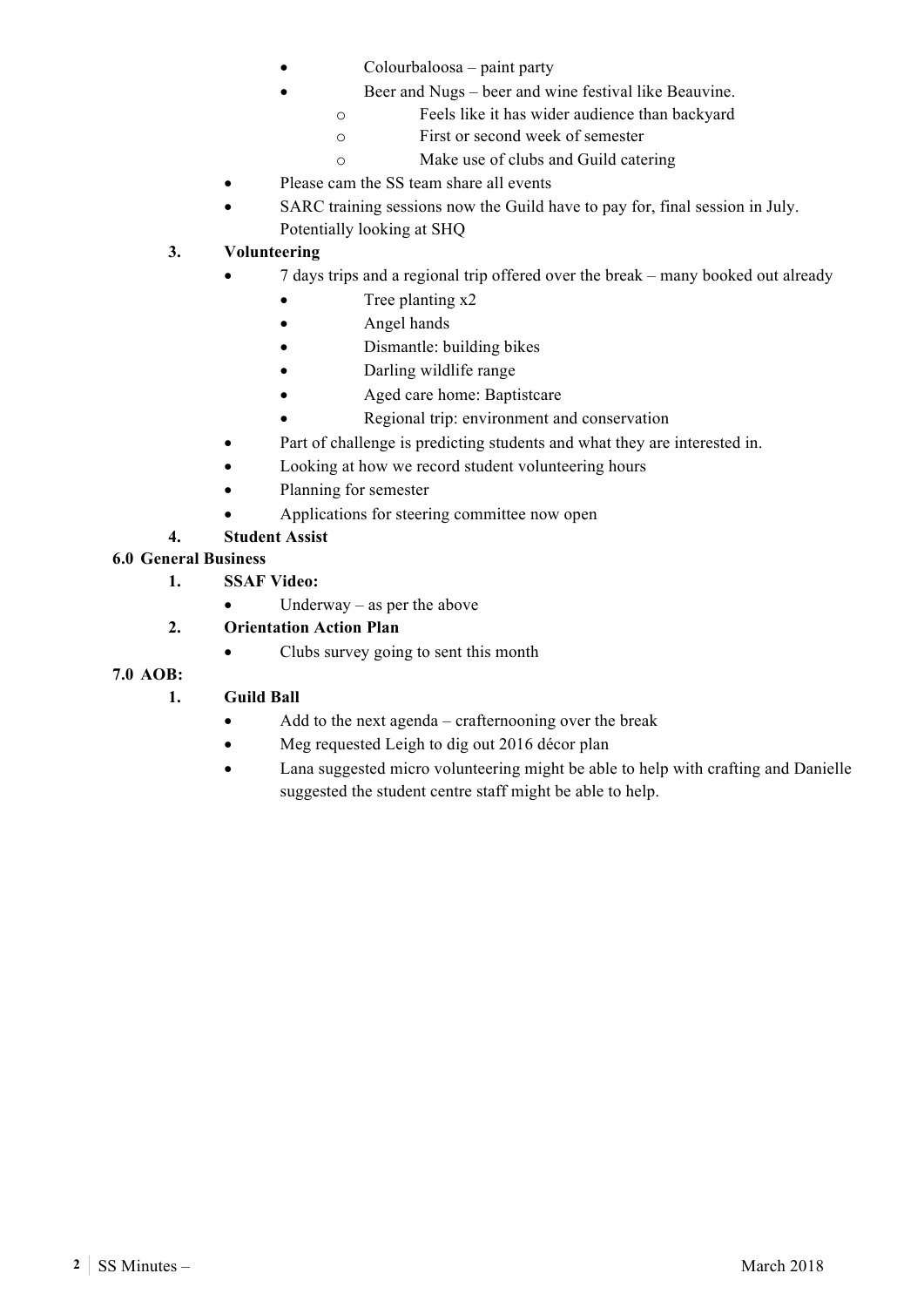### **Student Services Minutes – July 26th 2018**

### **1.0 Welcoming and Opening**

### **2.0 Attendance, Apologies and Proxies**

| <b>Attendance</b>             | Role                                            |
|-------------------------------|-------------------------------------------------|
| Jacob Fowler (JF)             | Committee Chair/Guild Secretary                 |
| Megan Lee (ML)                | Guild President                                 |
| Chloe Jackson (CJ)            | <b>Associate Director – Student Services</b>    |
| Leigh Chalmers (LC)           | <b>Events Manager</b>                           |
| Lana Robinson (LR)            | Volunteering                                    |
| Patrice Mitchell (PM)         | <b>Student Assist Manager</b>                   |
| Cindy Liang                   | SOPC Vice President (Permanent Proxy for Yerim) |
| Danielle Browne (DB)          | <b>Engagement Manager</b>                       |
| <b>Proxy</b>                  | Role                                            |
| Roshi Kaila (Womens officer)  | Patrica Paguio (Education council secretary)    |
| <b>Apologies</b>              | Role                                            |
| Crista Santiago for Joey Chan | PAC President (Standing Invitee)                |
| Jacob Colangelo (JC)          | Ordinary Guild Councillor                       |
| Ying Jie Li (YJL)             | Ordinary Guild Councillor                       |
| Yerim Won (YW)                | <b>SOC</b> President                            |

### **3.0 Business arising from Previous minutes:**

- **None**
- **4.0 Confirmation of Previous minutes:** 
	- **Confirmed**

### **5.0 Committee Business**

- 1. **Engagement**
	- Decline in open rate of Guild weekly
		- Recommendations:
			- o Dynamic and interactive content
			- o Embedding gifs and videos
			- o Snap polls
			- o Make more relevant
			- o New digital template
			- o Info about student reps
			- o Request student rep support for content
	- Diary: should be ready soon
	- Wallplanners: school specific
	- Get to know your student  $rep so$  comms are coming from student reps.
- 2. **Events** 
	- O-week featured 2 Guild days: debrief:
		- Monday: Departments came down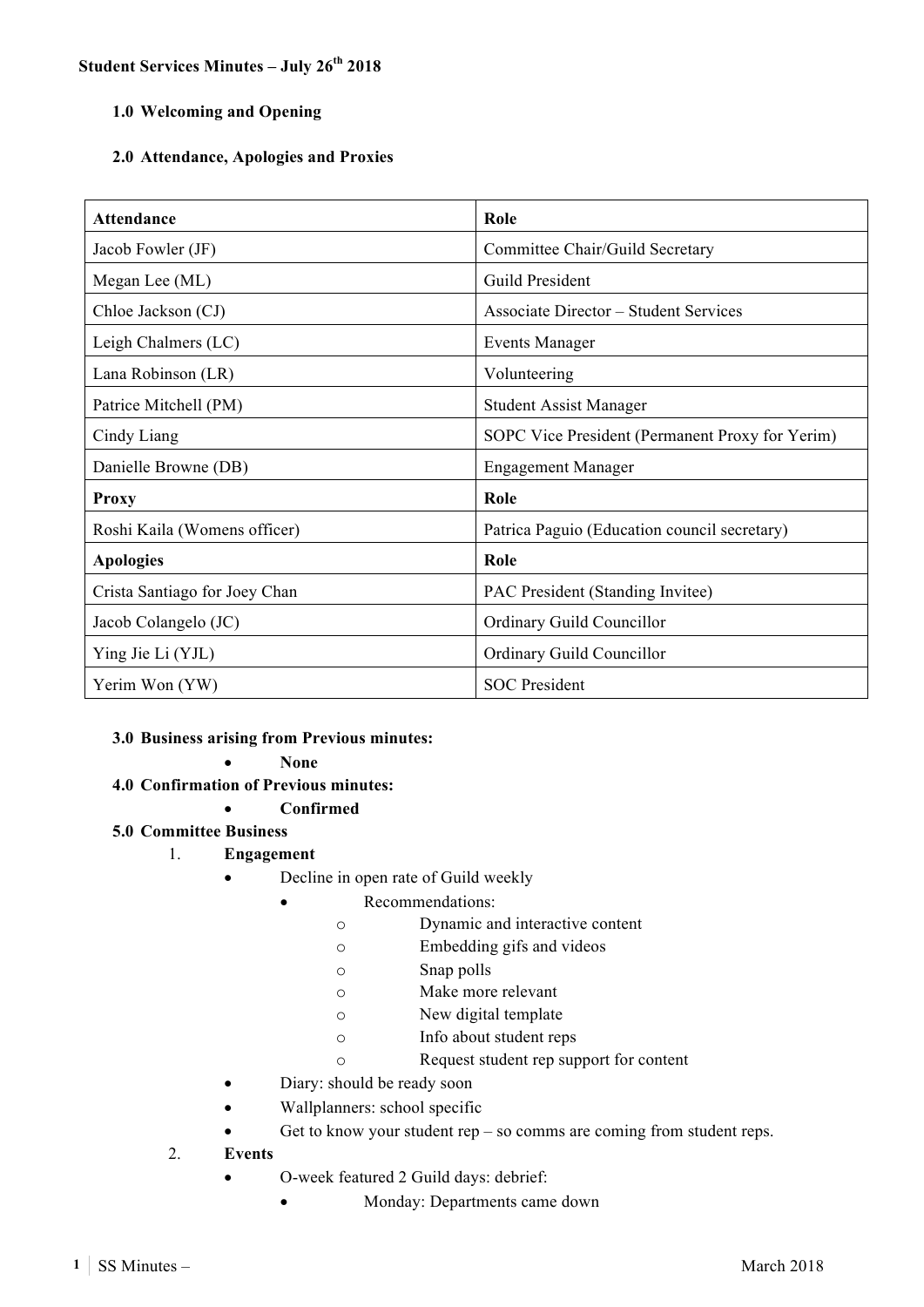- Tuesday: 44 club stalls: Less students
	- Recommendations:
		- o Understanding Uni schedule
			- o Forward planning with departments
		- o Increase channels of communications to students about what we are doing specifically to drive students
		- o Look into option of sending welcome to UWA from the Guild president.
		- o Reptiles and volunteering activity went really well
- Crap Music Rave 800 interested on facebook
- Canned comedy  $30<sup>th</sup>$  August
- University craft brewers society want to do a craft beer festival.
- Open Day: Marquee with club stalls, silent disco, band, mini golf, food trucks, umbrellas, Dance UWA will dance. Guild memberships on James Oval
- Life Hacks schedule confirmed:
	- Will it be called Dollar dollar bills?

# 3. **Volunteering**

- Margaret River event went really well
- Monday and Tuesday O week went really well
- National tree day: Tree planting  $11<sup>th</sup> 11$  students on the wait list
- Saturday  $4^{th}$  Aug Assets event, help from UWA aspire and Confucius institute.
- National student volunteer week coming up
- Noticing students want to do more day trips through GV so will continue those.

## 4. **Student Assist**

- O week went really well, vegemite and support cups were a hit
	- Planning underway for development of student assist location

## **6.0 General Business**

- 1. **Promotions and publications policy:** Approved send to Governance
- 2. **SSAF video:** launch event being planned, to include Student Assist with soup and support

## 3. **Orientation Action Plan**

- Orientation survey for departments and clubs to ascertain what they want has been launched, first responses include:
	- Commencement ceremony should be on same day as faculty orientation

## **7.0 AOB:**

## **8.0 Next meeting:**

1. Monday  $20^{th}$  August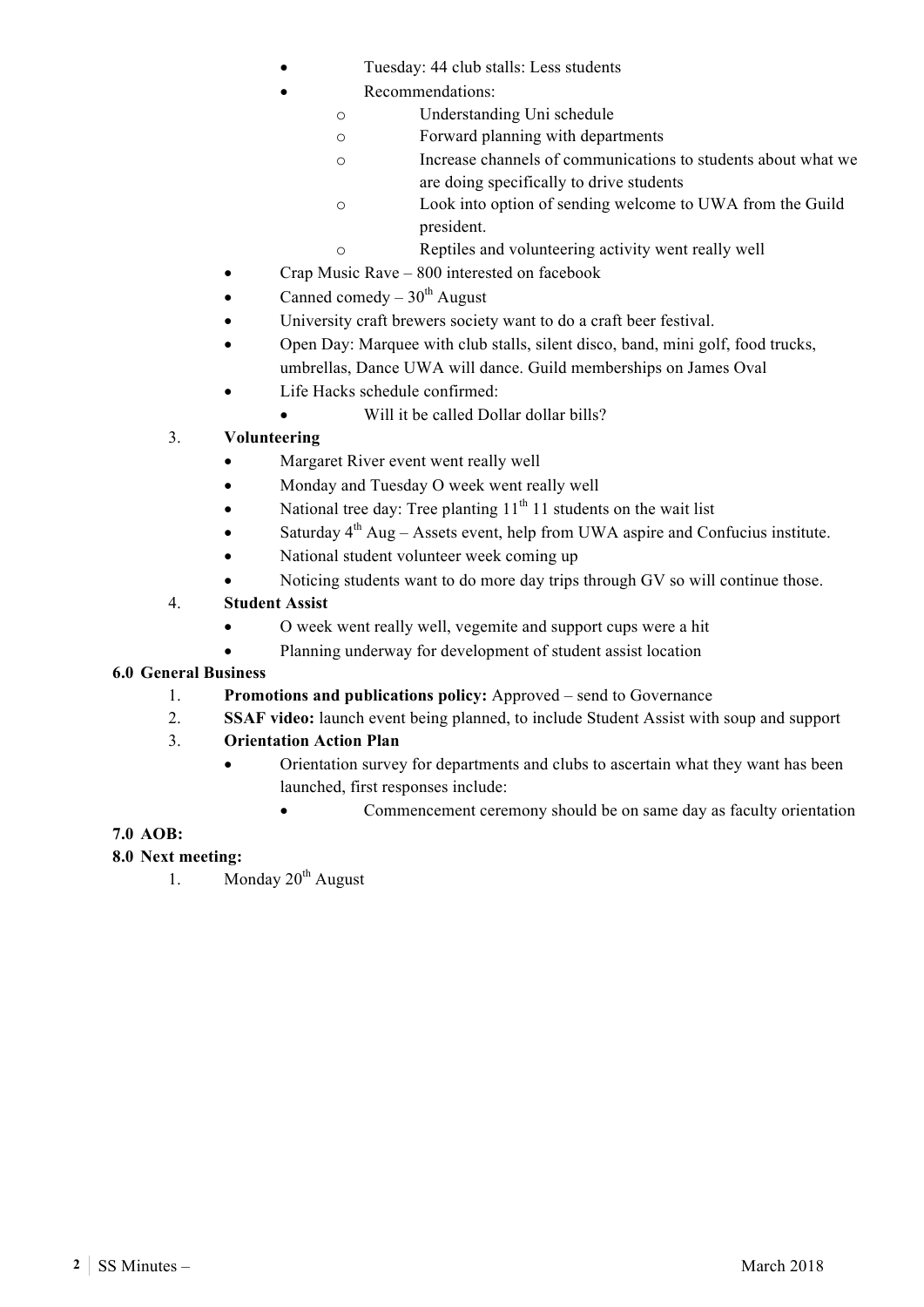## **2.0 Attendance, Apologies and Proxies**

| <b>Attendance</b>              | Role                                            |
|--------------------------------|-------------------------------------------------|
| Jacob Fowler (JF)              | Committee Chair/Guild Secretary                 |
| Megan Lee (ML)                 | Guild President                                 |
| Chloe Jackson (CJ)             | <b>Associate Director – Student Services</b>    |
| Jacob Colangelo (JC)           | Ordinary Guild Councillor                       |
| Lana Robinson (LR)             | Volunteering                                    |
| Cindy Liang                    | SOPC Vice President (Permanent Proxy for Yerim) |
| Crista Santiago for Joey Chan  | PAC President (Standing Invitee)                |
| Patrica Paguio for Conrad Hogg | Ed Council president                            |
| Katherine Haag (KH)            | <b>Student Assist Manager</b>                   |
| Zlindt See                     | <b>Ordinary Committee Member</b>                |
| <b>Proxy</b>                   | Role                                            |
| Chelsea Hayes                  | Marketing officer                               |
| Liam Guiney                    | <b>Events BSO</b>                               |
| <b>Apologies</b>               | Role                                            |
| Leigh Chalmers (LC)            | <b>Events Manager</b>                           |
| Danielle Browne (DB)           | <b>Engagement Manager</b>                       |

### **3.0 Business arising from Previous minutes:**

**None** 

**4.0 Confirmation of Previous minutes:** 

# **Confirmed**

## **5.0 Committee Business**

- **1. Engagement** 
	- Very busy month
	- **2. Events** 
		- Crap Music RAVE was successful
		- Movie night 6/70 people very successful
		- Life Hack debrief and suggestions coming
		- Help required for decoration making for Guild Ball. 9<sup>th</sup> tickets on sale. Payment plan arranged to help students pay for their tickets. Everyone will help,

## **3. Volunteering**

- NSVW last week very happy with all the events and engagement activities, 10 events. VWA came out to micro volunteering Monday and promoted the great efforts of the team.
- Increased number of day trips drives engagement.

# **4. Student Assist**

Welcome Katherine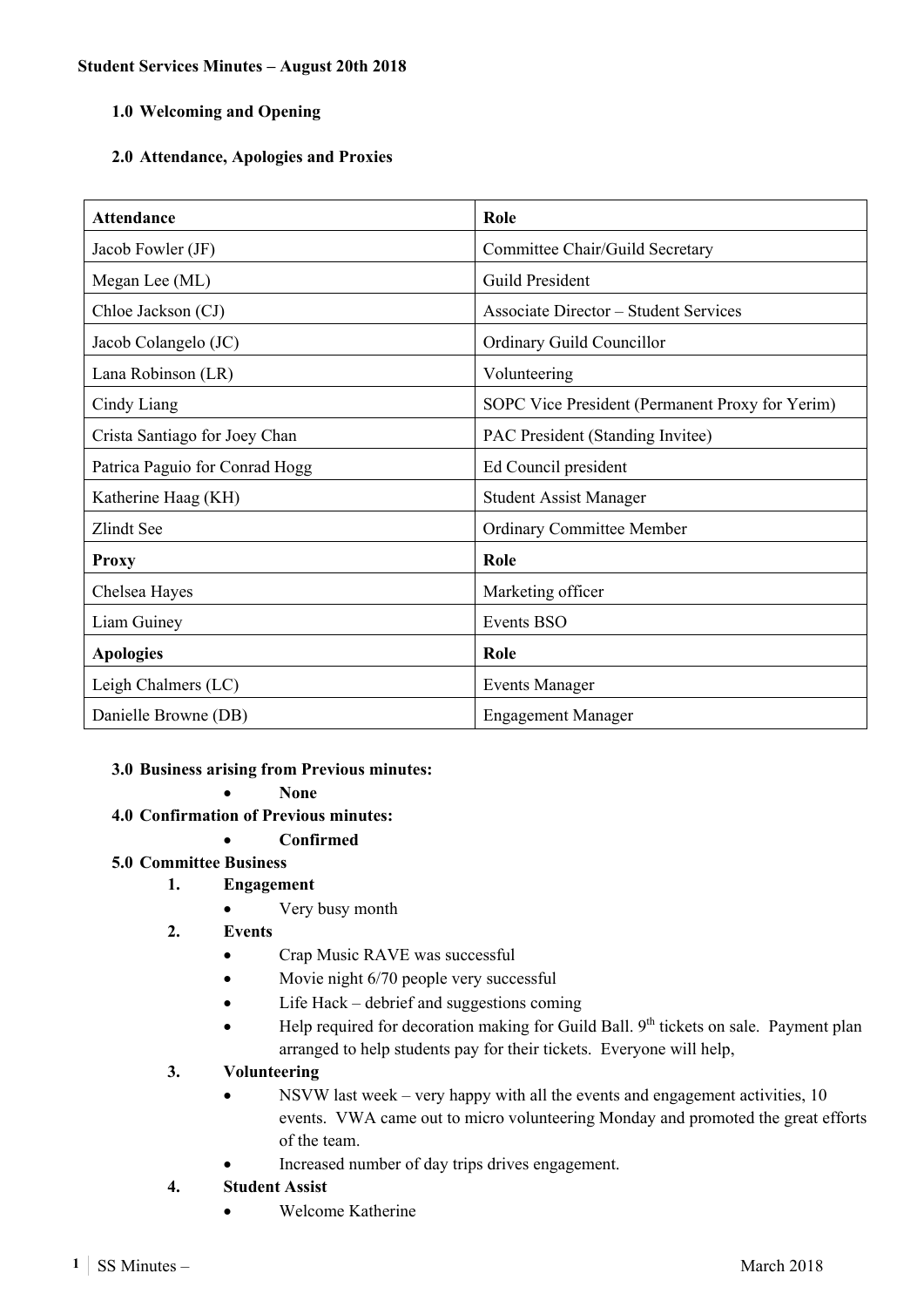- Likely to be slightly short staffed next month until the team are back up to full capacity.
- Food pantry will have an offline meeting about food pantry

## **6.0 General Business**

- Website brainstorming session conducted to ascertain preferred layout
- **7.0 AOB:**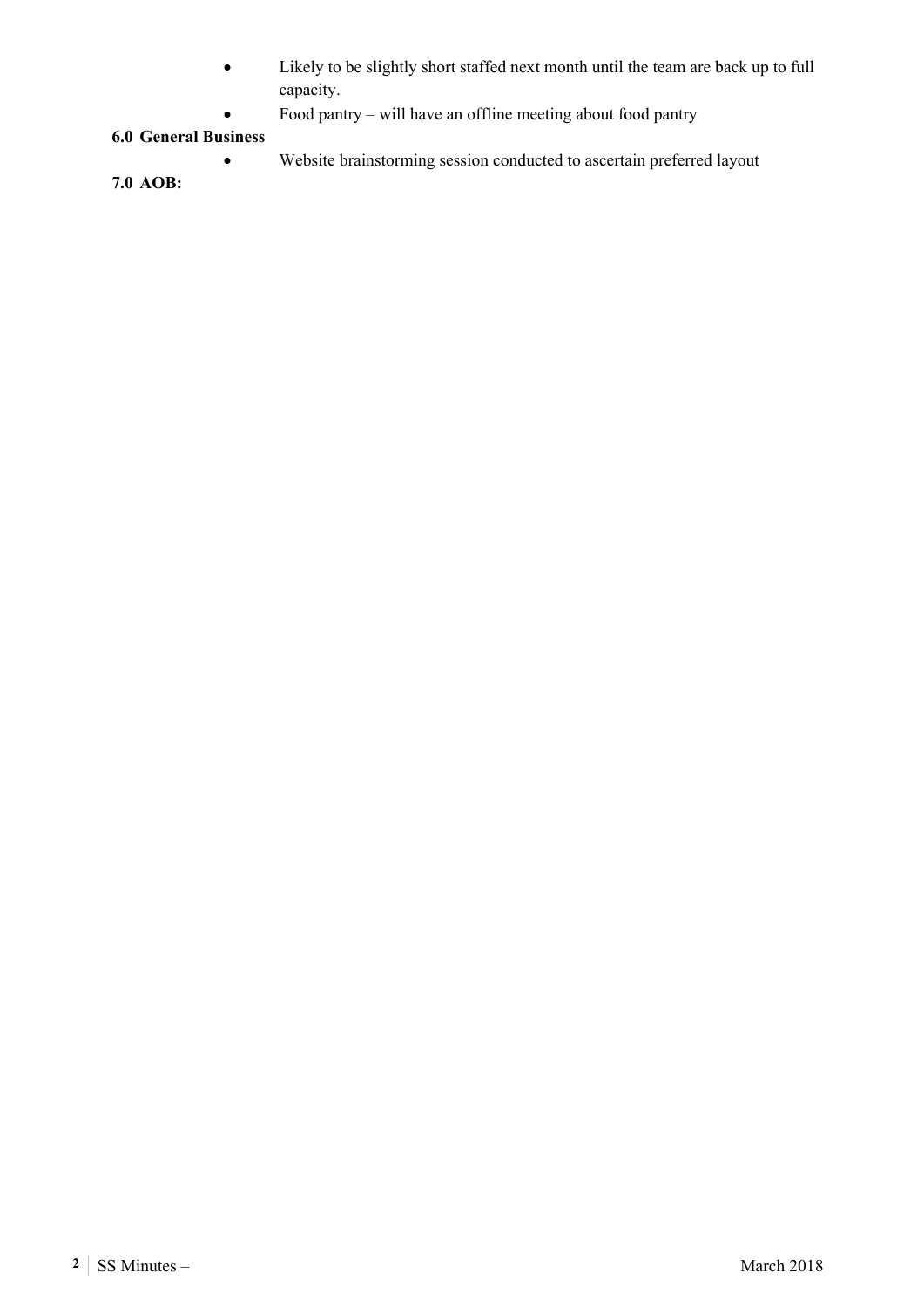## **2.0 Attendance, Apologies and Proxies**

| <b>Attendance</b>              | Role                                            |
|--------------------------------|-------------------------------------------------|
| Jacob Fowler (JF)              | Committee Chair/Guild Secretary                 |
| Megan Lee (ML)                 | Guild President                                 |
| Chloe Jackson (CJ)             | <b>Associate Director – Student Services</b>    |
| Lana Robinson (LR)             | Volunteering                                    |
| Cindy Liang                    | SOPC Vice President (Permanent Proxy for Yerim) |
| Crista Santiago for Joey Chan  | PAC President (Standing Invitee)                |
| Katherine Haag (KH)            | <b>Student Assist Manager</b>                   |
| Elaine Ye                      | <b>Ordinary Committee Member</b>                |
| Zlindt See                     | Ordinary Committee Member                       |
| Danielle Browne (DB)           | <b>Engagement Manager</b>                       |
| Leigh Chalmers (LC)            | <b>Events Manager</b>                           |
| <b>Proxy</b>                   | Role                                            |
| Liam Guiney                    | Events BSO                                      |
| <b>Apologies</b>               | Role                                            |
| Jacob Colangelo (JC)           | Ordinary Guild Councillor                       |
| Patrica Paguio for Conrad Hogg | Ed Council president                            |

### **3.0 Business arising from Previous minutes:**

**None** 

**4.0 Confirmation of Previous minutes:** 

## **Confirmed**

## **5.0 Committee Business**

## **1. Engagement**

- Choosing diary designs
- Choosing website designs

### **2. Events**

- Ibiza is coming up
- Cronuts event tomorrow
- Movie night Lion King tomorrow
- Guild Ball:
	- Crafternoon on Wednesday in study break
	- Childproofing table decorations
	- Interactive element on the night
	- 17 tickets sold so far SOC are going to push the ball.
	- Need some wine glasses fishbowl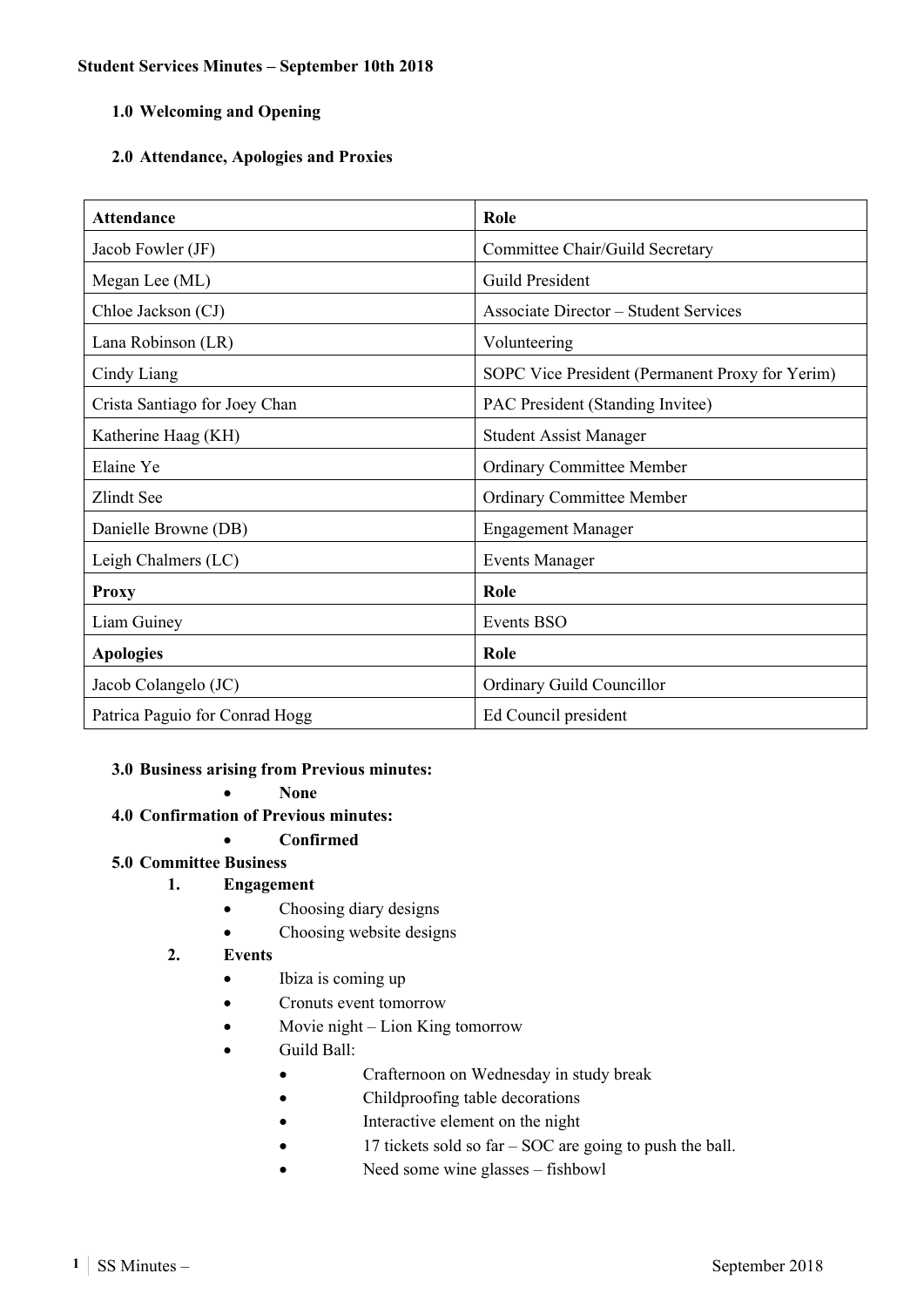Float idea of large scale festival for week 1, including lots of different elements, headliner is very important. Brand Leigh the mini golf guy. Leigh to send summary of event to Megan and Jacob to send to GC for feedback

# **3. Volunteering**

- New VACE chair in place
- Incraese promo for GV outside of Guild village:
	- Screen promo in library
		- Volunteering coffee cup designs
- Rottnest was successful
- Planning more day trips
- Prosh director applications now open, editor applications will open shortly
- Relay is very soon

### **4. Student Assist**

- August was busy 233 cases
- Active stakeholder engagement and department support throughout August.
- Grant application for food pantry made
- Looking at digital solutions for case management
- Engage with student athlete manager
- New staff member commenced beginning of September, please stop by and say hi.

### **6.0 General Business**

**7.0 AOB:**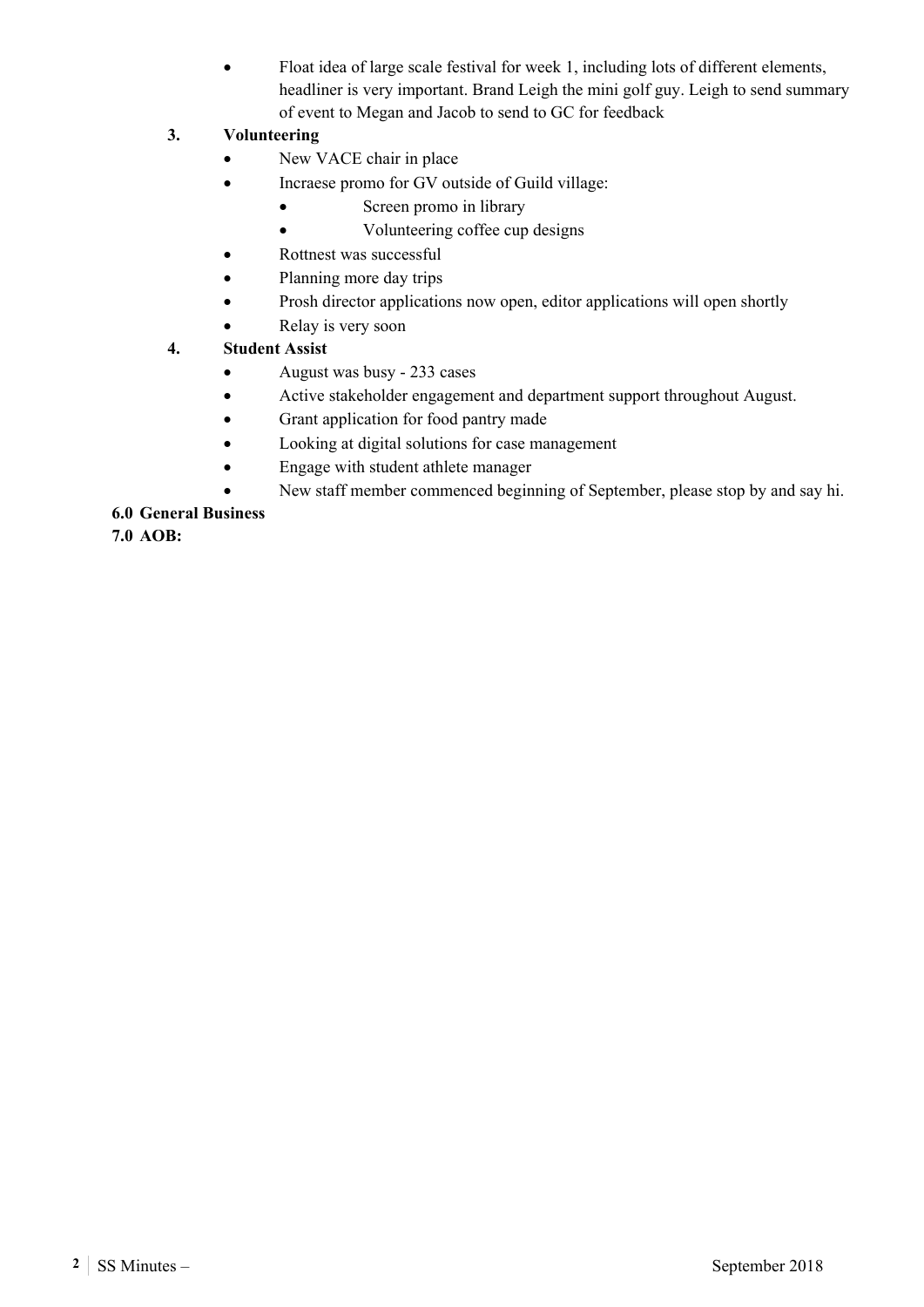### **2.0 Attendance, Apologies and Proxies**

| <b>Attendance</b>              | Role                                            |
|--------------------------------|-------------------------------------------------|
| Jacob Fowler (JF)              | Committee Chair/Guild Secretary                 |
| Megan Lee (ML)                 | Guild President                                 |
| Chloe Jackson (CJ)             | <b>Associate Director – Student Services</b>    |
| Lana Robinson (LR)             | Volunteering                                    |
| Crista Santiago for Joey Chan  | PAC President (Standing Invitee)                |
| Katherine Haag (KH)            | <b>Student Assist Manager</b>                   |
| Zlindt See                     | Ordinary Committee Member                       |
| Danielle Browne (DB)           | <b>Engagement Manager</b>                       |
| Leigh Chalmers (LC)            | <b>Events Manager</b>                           |
| <b>Proxy</b>                   | Role                                            |
| <b>Apologies</b>               | Role                                            |
| Cindy Liang                    | SOPC Vice President (Permanent Proxy for Yerim) |
| Elaine Ye                      | Ordinary Committee Member                       |
| Kristel Li                     | Ordinary Guild Councillor                       |
| Jacob Colangelo (JC)           | Ordinary Guild Councillor                       |
| Patrica Paguio for Conrad Hogg | Ed Council president                            |

### **3.0 Business arising from Previous minutes:**

**None** 

- **4.0 Confirmation of Previous minutes:** 
	- **Confirmed**

### **5.0 Committee Business**

- **Engagement** 
	- Danielle discusses Hackett promotions and healthy blog post
		- Jacob suggested small and quick meals are loved by students
		- Advised most students get Uber eats unless they can avoid delivery charges. Market as "No delivery"

### **Events**

- Idea: Create chill out zone on Oak Lawn for the first month of sem 1, can be hired and we can use for a variety of orientation events.
- CRAP Music Rave Party going to be held at the end of exams
- Decorations for GB looked great, team had a good time. 300 PAX
- **Volunteering** 
	- Thank you event next week
	- In recruitment phase
	- **Student Assist** 
		- Won \$3000 alumni fund for food pantry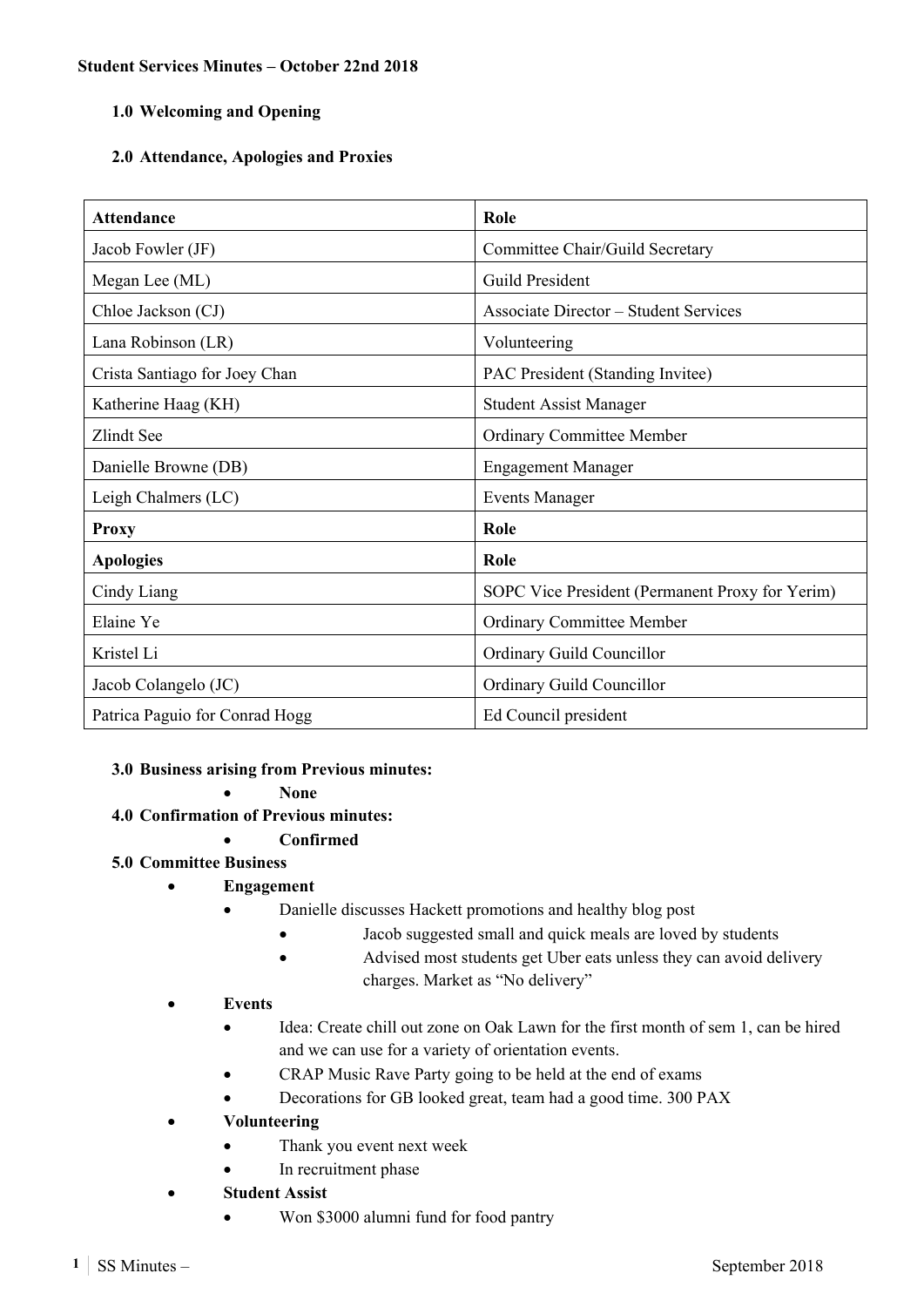• Promoting security on campus

### **6.0 General Business**

- End of semester party will be end of EXAMS
- Focus on Tav promotion from this week on

**7.0 AOB:**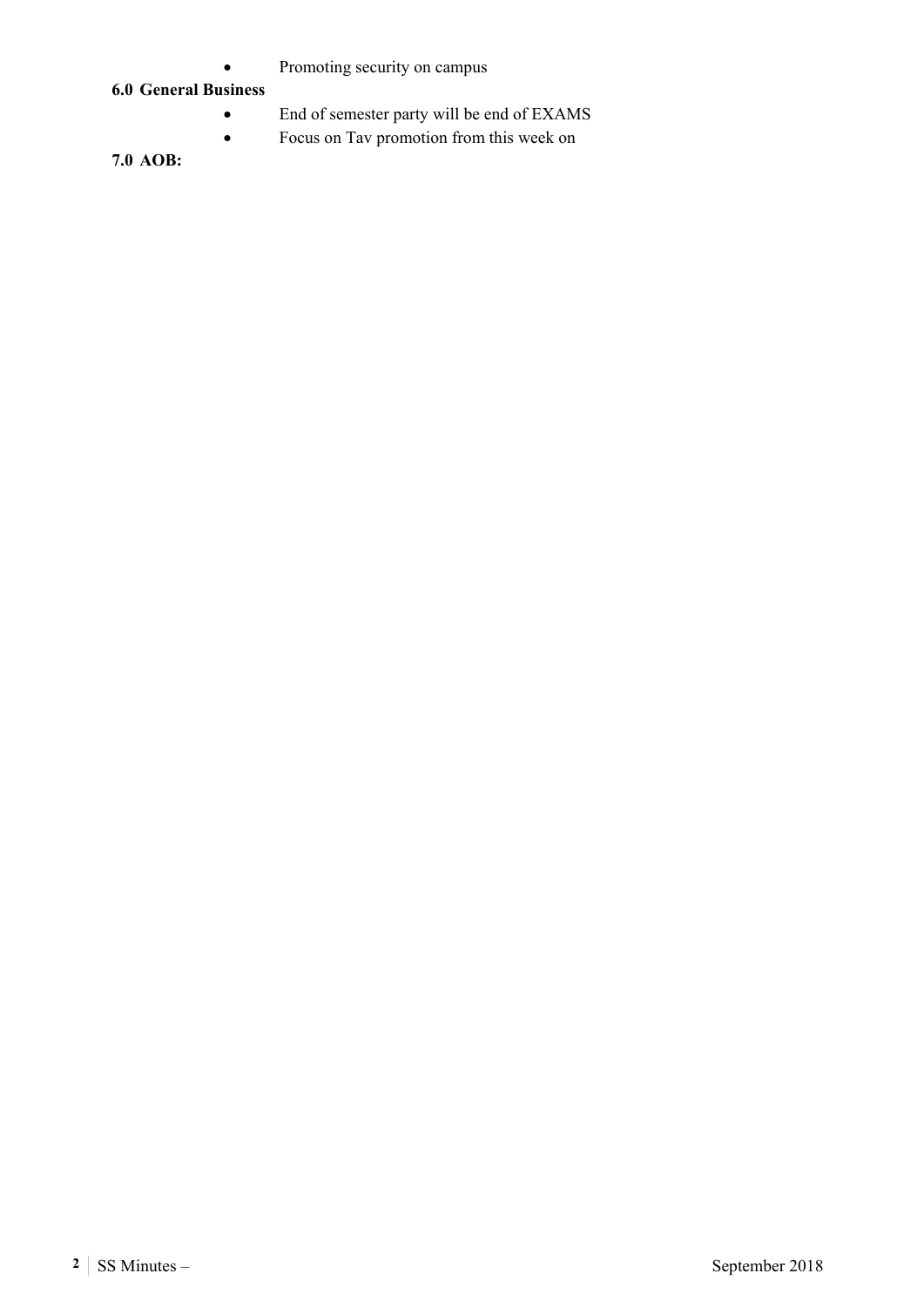## **2.0 Attendance, Apologies and Proxies**

| <b>Attendance</b>              | Role                                            |
|--------------------------------|-------------------------------------------------|
| Jacob Fowler (JF)              | Committee Chair/Guild Secretary                 |
| Megan Lee (ML)                 | Guild President                                 |
| Chloe Jackson (CJ)             | <b>Associate Director – Student Services</b>    |
| Lana Robinson (LR)             | Volunteering                                    |
| Katherine Haag (KH)            | <b>Student Assist Manager</b>                   |
| Danielle Browne (DB)           | <b>Engagement Manager</b>                       |
| Leigh Chalmers (LC)            | <b>Events Manager</b>                           |
| Patrica Paguio for Conrad Hogg | Ed Council president                            |
| <b>Proxy</b>                   | Role                                            |
| <b>Apologies</b>               | Role                                            |
| Crista Santiago for Joey Chan  | PAC President (Standing Invitee)                |
| Cindy Liang                    | SOPC Vice President (Permanent Proxy for Yerim) |
| Elaine Ye                      | Ordinary Committee Member                       |
| Kristel Li                     | Ordinary Guild Councillor                       |
| Zlindt See                     | <b>Ordinary Committee Member</b>                |
| Jacob Colangelo (JC)           | Ordinary Guild Councillor                       |

### **3.0 Business arising from Previous minutes:**

**None** 

**4.0 Confirmation of Previous minutes:** 

## **Confirmed**

## **5.0 Committee Business**

- **Engagement** 
	- As per report
	- **Events** 
		- Crap music Rave went well, peak capacity 250 (25% from what was interested on facebook). End of exams Megan believes works better, states that most people have completed their exams in week 1.
		- Putting together event plan for 2018
		- O-day:
			- Launched O-day stalls to corporates and community groups, sending to clubs this week. Sports locked in.
			- Looking at ways to activate the Oak Lawn
			- Potentially will have the ability to set up a small bar on the lawn, pending University approval.